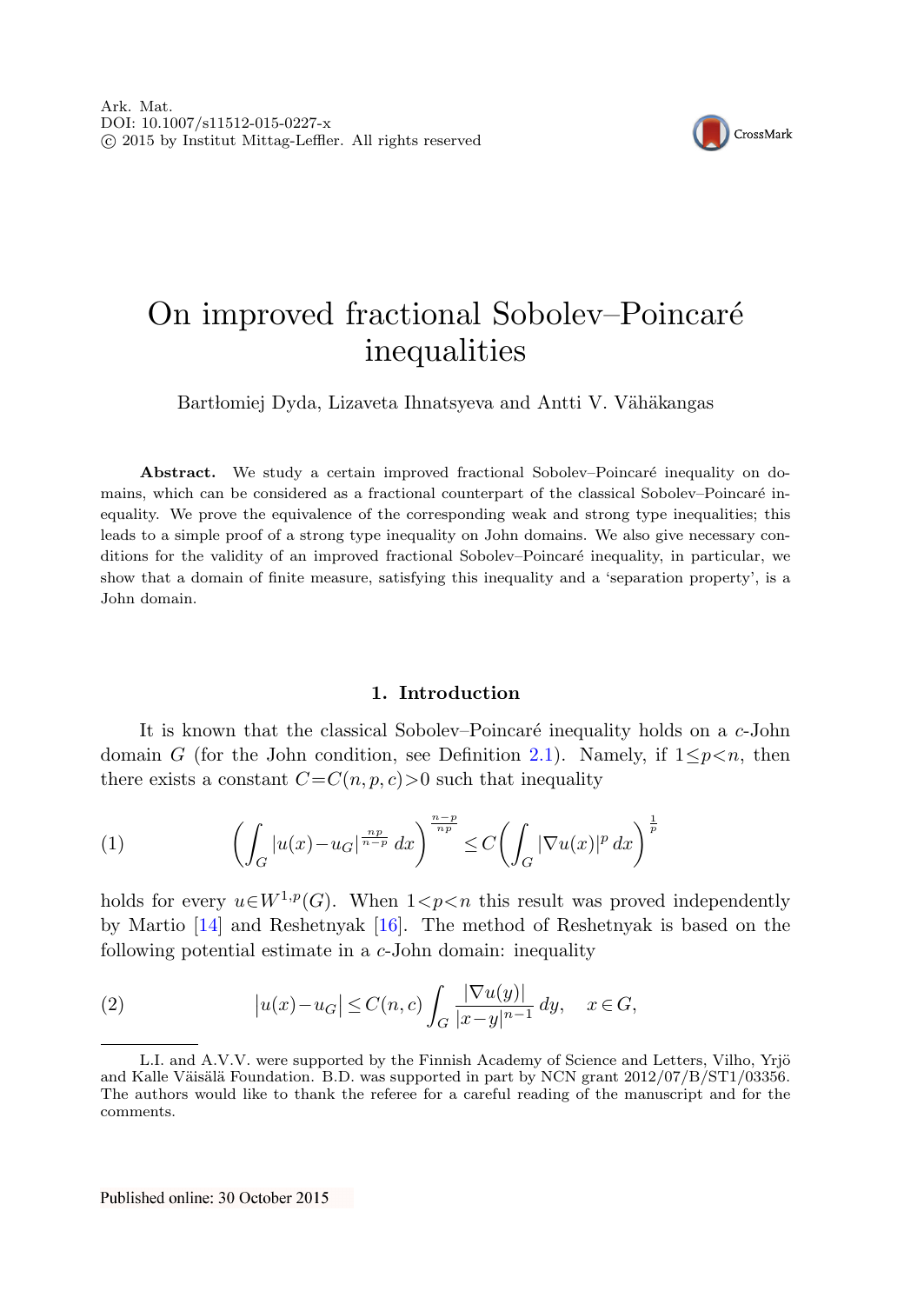holds whenever u is a Lipschitz function on  $G$ . Bojarski extended inequality ([1\)](#page-0-0) to the case  $p=1$  by using the so called Boman chaining technique [\[4](#page-16-1)]. Later Hajłasz [[8\]](#page-16-2) showed that inequality [\(1](#page-0-0)) on John domains for  $p=1$  follows from the potential estimate  $(2)$  $(2)$  together with the Maz'ya's truncation argument [\[15](#page-16-3)]. It is also known, that the John condition is necessary and sufficient for the classical Sobolev–Poincaré inequality  $(1)$  $(1)$  to hold, if G is of finite measure and satisfies the separation property; this result is due to Buckley and Koskela [\[5](#page-16-4)]. For instance, every simply connected planar domain satisfies the separation property.

<span id="page-1-0"></span>In this paper, we consider certain fractional counterparts of inequality [\(1\)](#page-0-0). Let  $0 < \delta < 1$ ,  $1 \leq p \leq n/\delta$  and let G be a bounded domain in  $\mathbb{R}^n$ ,  $n \geq 2$ . The extension results proved by Jonsson and Wallin [[9\]](#page-16-5) (and also by Shvartsman [\[17\]](#page-17-1)) combined with the classical embedding theorems for fractional Sobolev spaces, see e.g.  $[1,$  $[1,$  Theorem 7.57, imply that the fractional Sobolev–Poincaré inequality

$$
(3) \qquad \left(\int_G \left|u(x) - u_G\right|^{\frac{np}{n-\delta p}} dx\right)^{\frac{n-\delta p}{np}} \le C \left(\int_G \int_G \frac{|u(x) - u(y)|^p}{|x - y|^{n+\delta p}} dy dx\right)^{\frac{1}{p}}
$$

<span id="page-1-1"></span>holds for some  $C>0$  and every  $u\in L^p(G)$  if G satisfies the measure density condition as in Definition [2.2](#page-3-0). Moreover, it follows from the results of Zhou [[20,](#page-17-2) Theorem 1.2] that the measure density condition characterizes the class of domains G on which inequality ([3\)](#page-1-0) holds. Recall that John domains satisfy the measure density condition but the converse fails in general. On the other hand, if we assume that  $G$  is a c-John domain and  $0 < \tau < 1$  is given, then there exists a constant  $C = C(n, \delta, c, \tau, p) > 0$  such that a stronger inequality

$$
(4) \quad \left(\int_G |u(x)-u_G|^{\frac{np}{n-\delta p}} dx\right)^{\frac{n-\delta p}{np}} \le C \left(\int_G \int_{B(x,\tau \, \mathrm{dist}(x,\partial G))} \frac{|u(x)-u(y)|^p}{|x-y|^{n+\delta p}} dy dx\right)^{\frac{1}{p}}
$$

holds for every  $u \in L^1(G)$ . We call inequality ([4\)](#page-1-1) an improved fractional Sobolev– Poincaré inequality, and it is the main object in this paper. These inequalities have applications, e.g., in peridynamics, we refer to [[3\]](#page-16-7). Inequality ([4\)](#page-1-1) with  $1 < p < n/\delta$ is proved in  $[13]$  $[13]$  by establishing a fractional analogue of the potential estimate  $(2)$  $(2)$ in John domains; see also [\[19](#page-17-3)] for the proof of a similar inequality where on the right hand side the Gagliardo–Sobolev type seminorm of a function is replaced by the seminorm in a fractional Hajlasz–Sobolev type space. We note that these two seminorms are, in general, not comparable.

In this paper, we show that inequality  $(4)$  $(4)$  is equivalent to a corresponding weak type inequality, see Theorem [4.1.](#page-7-0) The proof of this result uses the fractional Maz'ya truncation method from [[7\]](#page-16-9). As an application we give a proof of inequality ([4\)](#page-1-1) on John domains for the case  $p=1$ , see Section [5](#page-9-0).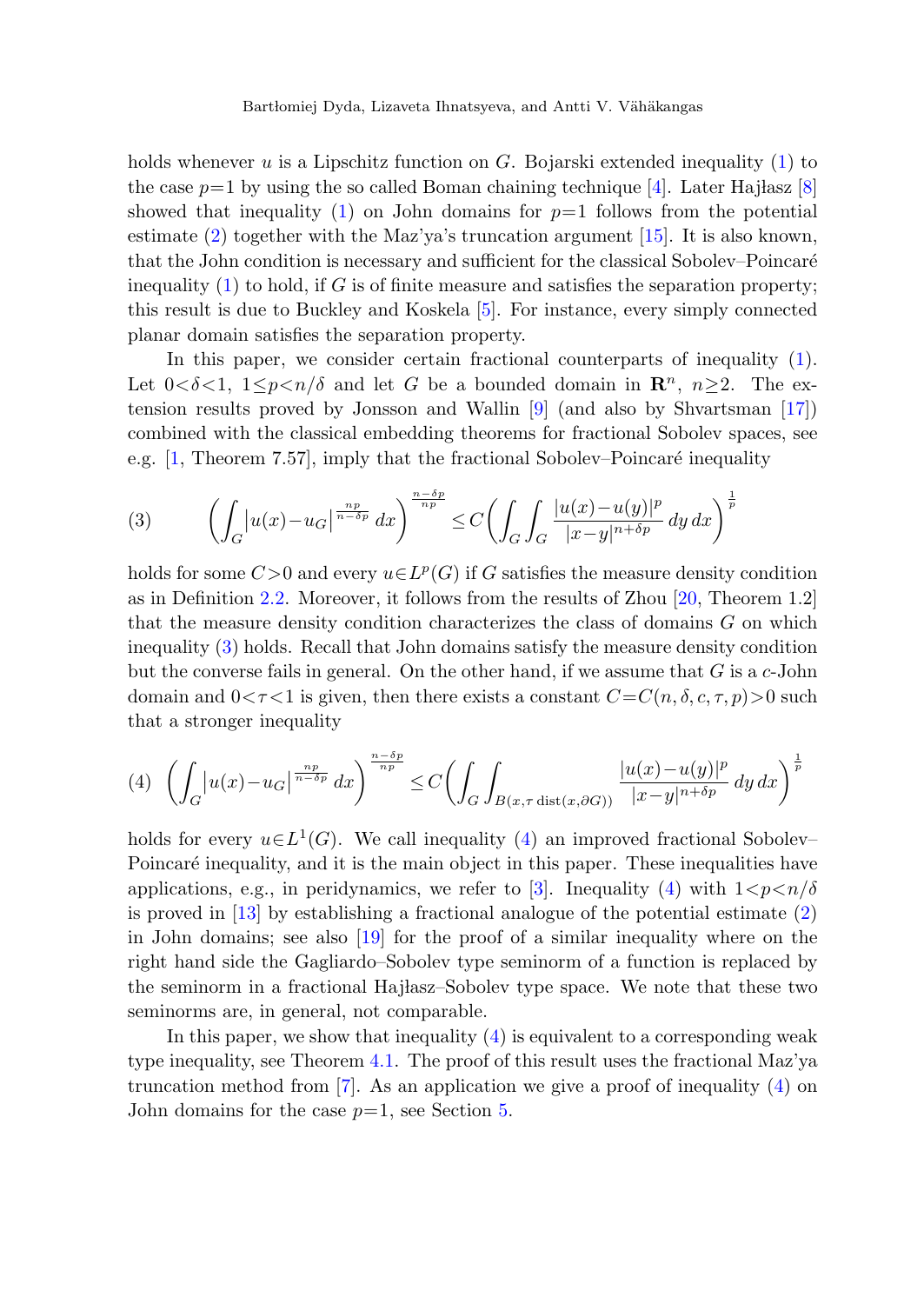<span id="page-2-1"></span>We also address the necessity of John condition for improved fractional Sobolev–Poincaré inequalities; a simple counterexample shows that the improved inequality ([4\)](#page-1-1) does not hold on all bounded domains satisfying the measure density condition, we refer to Section [3](#page-4-0). Furthermore, by adapting the method of Buckley and Koskela in Section [6](#page-11-0), we show that the John condition is necessary and sufficient for the improved fractional Sobolev–Poincaré inequality  $(4)$  $(4)$  to hold, if the domain G has a finite measure and satisfies the separation property; we refer to Theorem [6.1](#page-11-1).

When G is a bounded Lipschitz domain and  $\tau \in (0, 1]$ , there exists a constant  $C>0$  such that, for every  $u\in L^1(G)$ , the following inequality holds: (5)

$$
\left(\int_G\int_G\frac{|u(x)-u(y)|^p}{|x-y|^{n+\delta p}}\,dy\,dx\right)^{\frac{1}{p}}\leq C\left(\int_G\int_{B(x,\tau\,\mathrm{dist}(x,\partial G))}\frac{|u(x)-u(y)|^p}{|x-y|^{n+\delta p}}\,dy\,dx\right)^{\frac{1}{p}},
$$

see  $[6,$  $[6,$  formula  $(13)$  $(13)$ . In particular, the fractional Sobolev–Poincaré inequalities  $(3)$ and ([4\)](#page-1-1) are equivalent in this case. However, inequality [\(5](#page-2-1)) does not hold for John domains in general; we give a counterexample in Proposition [3.4](#page-6-0).

### **2. Notation and preliminaries**

Throughout the paper we assume that G is a domain in  $\mathbb{R}^n$ ,  $n\geq 2$ . The distance from  $x \in G$  to the boundary of G is dist $(x, \partial G)$ . The diameter of a set  $A \subset \mathbb{R}^n$  is diam(A). The Lebesgue *n*-measure of a measurable set  $A \subset \mathbb{R}^n$  is denoted by |A|. For a measurable set A with a finite and nonzero measure we write  $u_A = |A|^{-1} \int_A u(x) dx$ whenever the integral is defined. The characteristic function of a set  $A$  is written as  $\chi_A$ . If a function u is defined on  $G \subset \mathbb{R}^n$  and occurs in a place where a function defined on  $\mathbb{R}^n$  is needed, we understand that u is extended by zero to the whole  $\mathbb{R}^n$ . We let  $C(*, \dots, *)$  denote a constant which depends on the quantities appearing in the parentheses only.

<span id="page-2-0"></span>We use the following definition for John domains; alternative equivalent definitions may be found in [[18\]](#page-17-4).

Definition 2.1. A bounded domain G in  $\mathbb{R}^n$ ,  $n \geq 2$ , is a c-John domain (John domain) with a constant  $c \geq 1$ , if there exists  $x_0 \in G$  such that every point x in G can be joined to  $x_0$  by a rectifiable curve  $\gamma:[0,\ell] \to G$ , parametrized by its arc length, for which  $\gamma(0)=x, \gamma(\ell)=x_0$ , and

$$
dist(\gamma(t), \partial G) \ge t/c,
$$

for every  $t\in[0,\ell]$ . The point  $x_0$  is called a John center of G.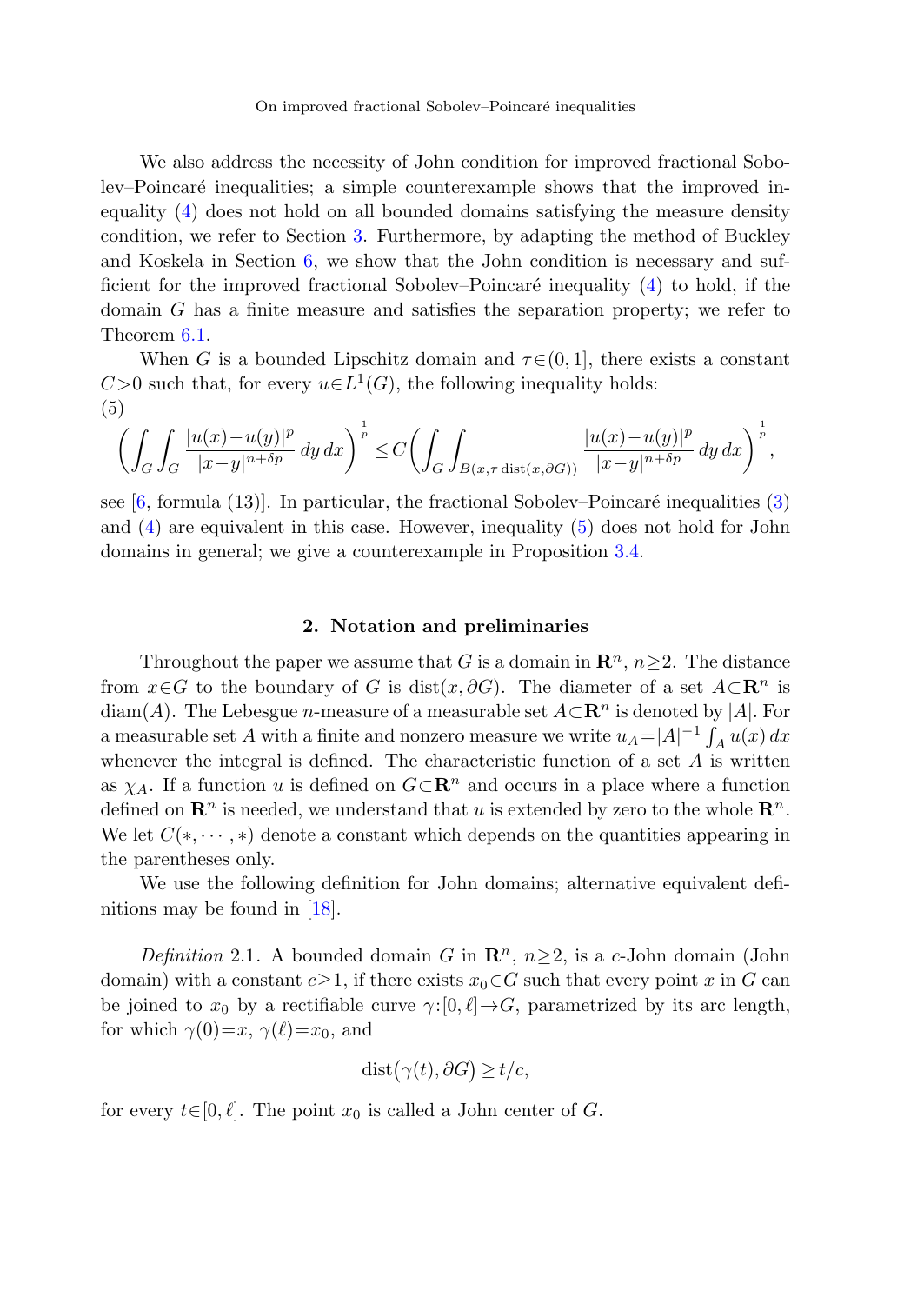<span id="page-3-0"></span>John domains satisfy the measure density condition.

<span id="page-3-1"></span>Definition 2.2. A domain G in  $\mathbb{R}^n$  is said to satisfy the measure density condition, if there exists a constant  $C>0$  such that inequality

(6) 
$$
|G \cap B(x,r)| \ge Cr^n
$$

holds for every  $x \in G$  and every  $r \in (0, 1]$ .

The domains satisfying the measure density condition are also sometimes called regular; see [\[17](#page-17-1)]. Let us remark that this notion of regularity of a domain is a slightly weaker condition than the Ahlfors  $n$ -regularity in which case inequality  $(6)$  $(6)$ is required to hold for all  $0 < r < \text{diam}(G)$ . Let us also recall the definition of the separation property from [[5,](#page-16-4) Definition 3.2].

Definition 2.3. A proper domain  $G\subseteq \mathbb{R}^n$  with a fixed point  $x_0\in G$  satisfies a separation property if there exists a constant  $C_0>0$  such that the following holds: for every  $x \in G$ , there exists a curve  $\gamma:[0,1] \to G$  with  $\gamma(0)=x$ ,  $\gamma(1)=x_0$  so that for each  $t \in [0, 1]$  either

$$
\gamma([0,t]) \subset B := B(\gamma(t), C_0 \text{ dist}(\gamma(t), \partial G))
$$

or each  $y \in \gamma([0, t])\setminus \overline{B}$  belongs to a different component of  $G\setminus \partial B$  than  $x_0$ .

Simply connected proper planar domains satisfy the separation property. More generally, if  $G$  is quasiconformally equivalent to a uniform domain, then  $G$  satisfies the separation property. For the proofs of these statements we refer to [[5\]](#page-16-4).

<span id="page-3-2"></span>The Riesz  $\delta$ -potential  $\mathcal{I}_{\delta}$  with  $0<\delta<\infty$  is defined for an appropriate measurable function f on  $\mathbb{R}^n$  and  $x \in \mathbb{R}^n$  by

$$
\mathcal{I}_{\delta}(f)(x) = \int_{\mathbf{R}^n} \frac{f(y)}{|x - y|^{n - \delta}} \, dy.
$$

The Riesz  $\delta$ -potential satisfies the following weak type estimate, see [[2,](#page-16-11) p. 56] for the proof.

**Theorem 2.4.** Let  $0 < \delta < n$ . Then there exists a constant  $C = C(n, \delta) > 0$  such that inequality

$$
\sup_{t>0} \left| \left\{ x \in \mathbf{R}^n : \left| \mathcal{I}_{\delta}(f)(x) \right| > t \right\} \right| t^{\frac{n}{n-\delta}} \le C \| f \|_1^{\frac{n}{n-\delta}}
$$

holds for every  $f \in L^1(\mathbf{R}^n)$ .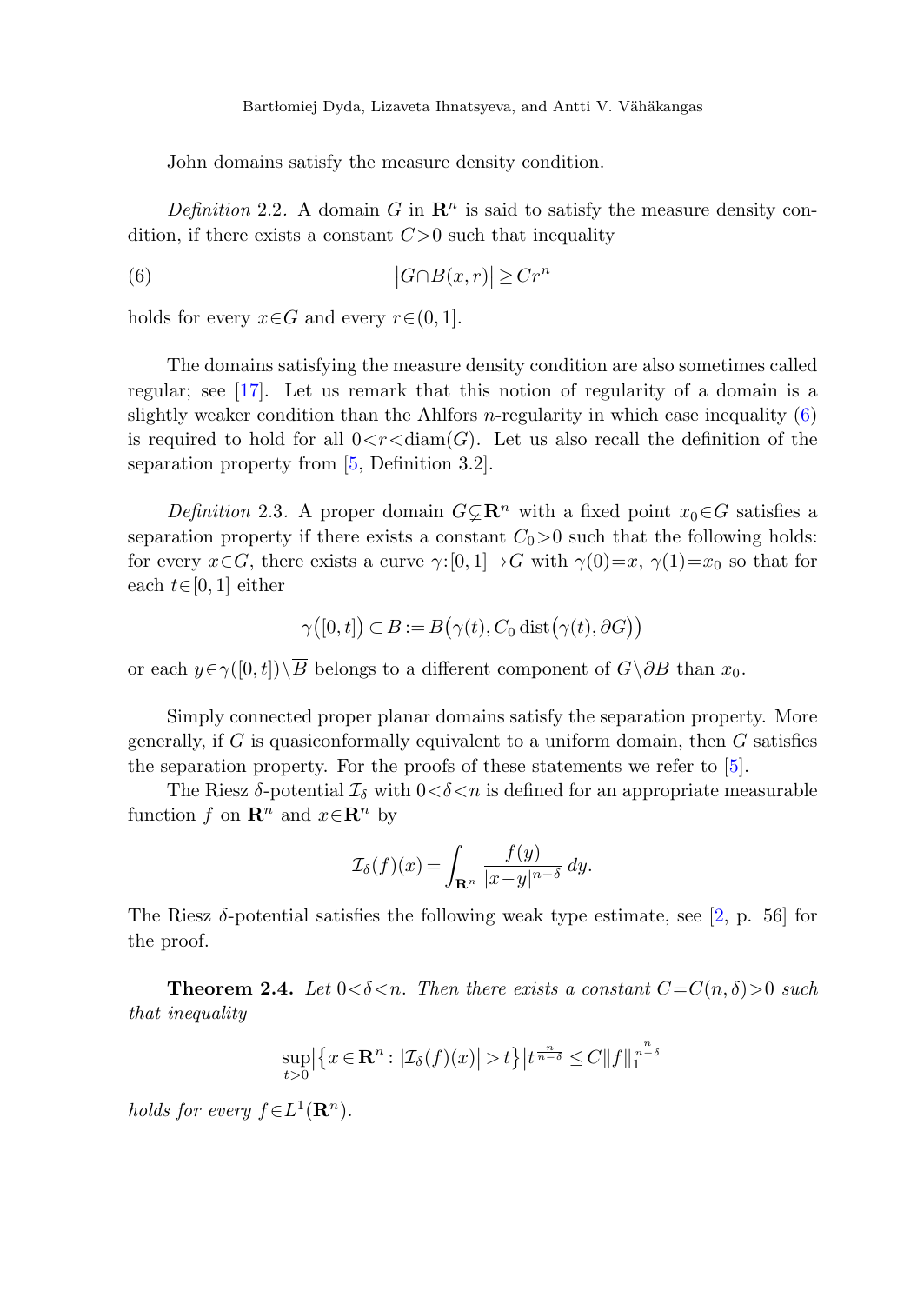<span id="page-4-4"></span>The following theorem gives a fractional potential estimate in a John domain. This result is essentially contained in the proof of [\[13](#page-16-8), Theorem 4.10]. Therein the constants need to be tracked more carefully, but this can be done in a straightforward way.

**Theorem 2.5.** Let  $0 \leq \tau, \delta \leq 1$  and  $M > 8/\tau$ . Suppose that  $G \subset \mathbb{R}^n$  is a c-John domain and  $u \in L^1_{loc}(G)$ . Let  $x_0 \in G$  be the John center of G and write  $B_0 = B(x_0,$  $dist(x_0, \partial G)/(Mc))$ . Then there exists a constant  $C=C(M, n, c, \delta)>0$  such that inequality

$$
|u(x) - u_{B_0}| \le C \int_G \frac{g(y)}{|x - y|^{n - \delta}} dy = C \mathcal{I}_{\delta}(\chi_G g)(x)
$$

<span id="page-4-3"></span>holds if  $x \in G$  is a Lebesque point of u and the function q is defined by

$$
g(y) = \int_{B(y,\tau \text{ dist}(y,\partial G))} \frac{|u(y) - u(z)|}{|y - z|^{n + \delta}} dz, \quad y \in G.
$$

The following auxiliary result is from [\[8](#page-16-2), Lemma 5].

<span id="page-4-0"></span>**Lemma 2.6.** Let  $\gamma$  be a positive measure on a set X with  $\gamma(X) < \infty$ . If  $\omega \geq 0$  is a measurable function on X such that  $\gamma({x \in X : \omega(x)=0}) \geq \gamma(X)/2$ , then inequality

 $\gamma\big(\big\{x \in X : \omega(x) > t\big\}\big) \leq 2 \inf_{a \in \mathbf{R}} \gamma\big(\big\{x \in X : |\omega(x) - a| > t/2\big\}\big)$ 

holds for every  $t>0$ .

## **3. Counterexamples**

<span id="page-4-1"></span>We give an illustrative counterexample which shows that the improved Sobolev–Poincar´e inequalities are not valid on bounded domains satisfying the measure density condition, in general. Furthermore, we provide a counterexample showing that, for general John domains, the seminorms appearing on right hand sides of ([3\)](#page-1-0) and ([4\)](#page-1-1) are not comparable.

<span id="page-4-2"></span>**Theorem 3.1.** Let  $0 < \delta, \tau < 1, 1 < p < n/\delta$  and  $q = np/(n - \delta p)$ . Then there exists a bounded domain  $D$  in  $\mathbb{R}^n$  with the following properties.

(A) The domain D satisfies the measure density condition; in particular, there exists a constant  $C_1>0$  such that inequality

(7) 
$$
\left(\int_D |u(x) - u_D|^q dx\right)^{\frac{1}{q}} \le C_1 \left(\int_D \int_D \frac{|u(x) - u(y)|^p}{|x - y|^{n + \delta p}} dy dx\right)^{\frac{1}{p}}
$$

holds for every  $u\in L^p(D)$ .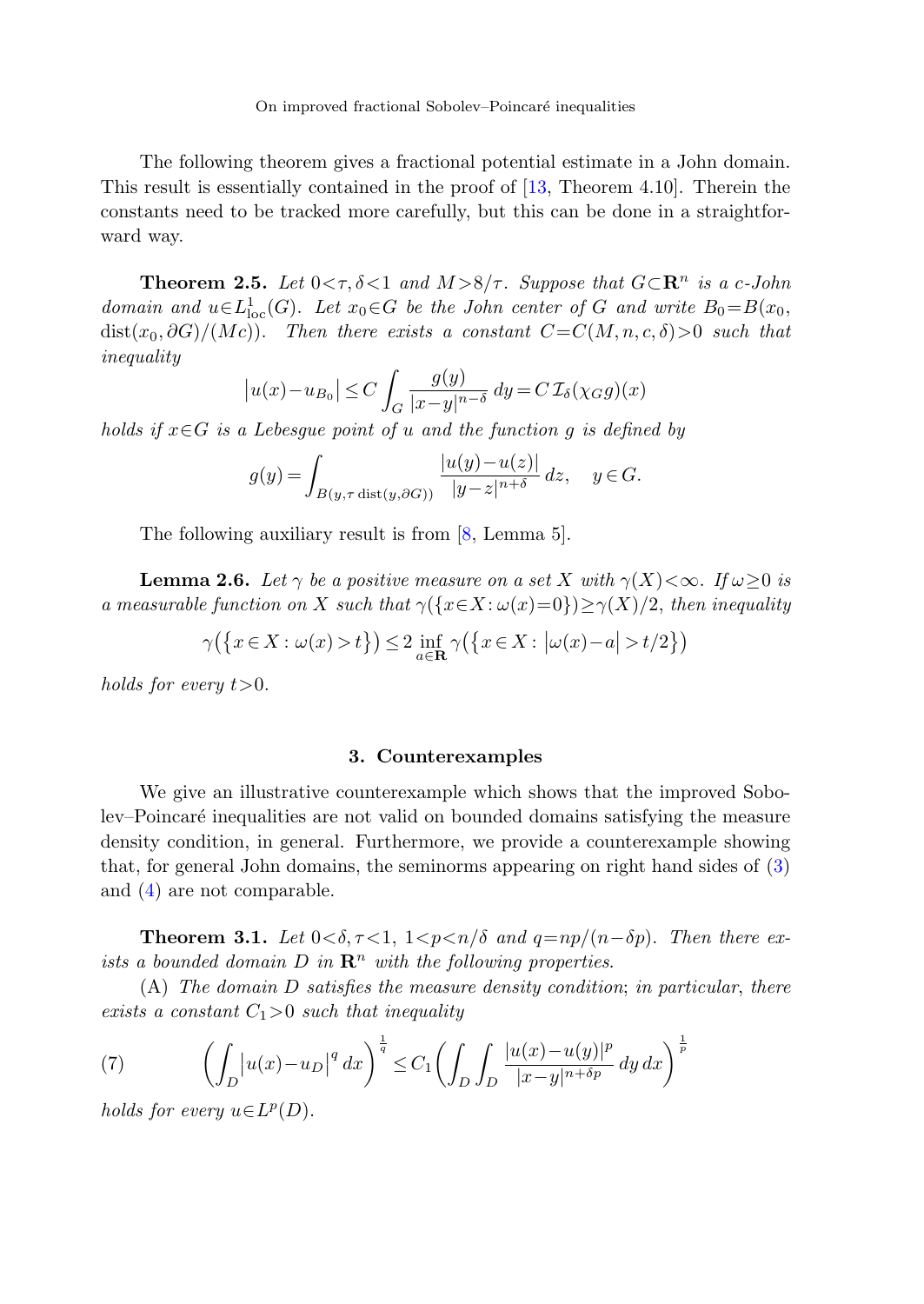

Figure 1. An s-apartment: a room and an s-passage in a unit cube.

<span id="page-5-2"></span><span id="page-5-0"></span>(B) There is no  $C_2>0$  such that the improved fractional  $(1, p)$ -Poincaré inequality

<span id="page-5-1"></span>(8) 
$$
\int_D \left| u(x) - u_D \right| dx \leq C_2 \left( \int_D \int_{B(x, \tau \text{ dist}(x, \partial D))} \frac{|u(x) - u(y)|^p}{|x - y|^{n + \delta p}} dy dx \right)^{\frac{1}{p}}
$$

holds for every  $u \in L^{\infty}(D)$ . In particular, the improved fractional  $(q, p)$ -Poincaré inequality does not hold on D.

The proof of Theorem [3.1](#page-4-1) relies on [\[13](#page-16-8), Theorem 6.9] which we formulate below.

**Theorem 3.2.** Let  $s > 1$ ,  $p \in (1, \infty)$ ,  $\lambda \in [n-1, n)$ , and  $\delta, \tau \in (0, 1)$  be such that

$$
s < \frac{n+1-\lambda}{1-\delta} \quad \text{and} \quad p \le \frac{s(n-1)-\lambda+1}{n-s(1-\delta)-\lambda+1}.
$$

<span id="page-5-3"></span>Then there exists a bounded domain  $G_s \subset \mathbb{R}^n$  satisfying the following properties: the upper Minkowski dimension of  $\partial G_s$  equals  $\lambda$  and the fractional  $(1, p)$ -Poincaré inequality [\(8](#page-5-0)) does not hold in  $D=G_s$  for all functions in  $L^{\infty}(G_s)$ . Moreover, there exists a constant  $c \geq 1$  and a point  $x_0 \in G_s$  such that every  $x \in G_s$  can be joined to  $x_0$ by a rectifiable curve  $\gamma:[0,\ell]{\,\rightarrow\,} G_s$  such that  $\text{dist}(\gamma(t),\partial G_s) {\geq} t^s/c$  for every  $t{\in}[0,\ell]$ .

In the proof of Theorem [3.2](#page-5-1) one modifies the usual rooms and s-passages construction by placing a room and a passage of width  $2\ell(Q)^s/8^s$  to each Whitney cube Q of an appropriate John domain  $G$ , we refer to Figure [1](#page-5-2) from [\[11](#page-16-12)].

Remark 3.3. The domain  $G_s$  given by Theorem [3.2](#page-5-1) is a bounded domain satisfying the measure density condition. Indeed, the construction begins with a fixed John domain  $G$ ; by the John condition,  $G$  is a bounded domain and it satisfies inequality ([6\)](#page-3-1). The domain  $G_s$  is then obtained by removing a set of measure zero from G. We also remark that the usual rooms and s-passages construction, as described in [\[10](#page-16-13), Section 3], does not yield a domain satisfying the measure density condition.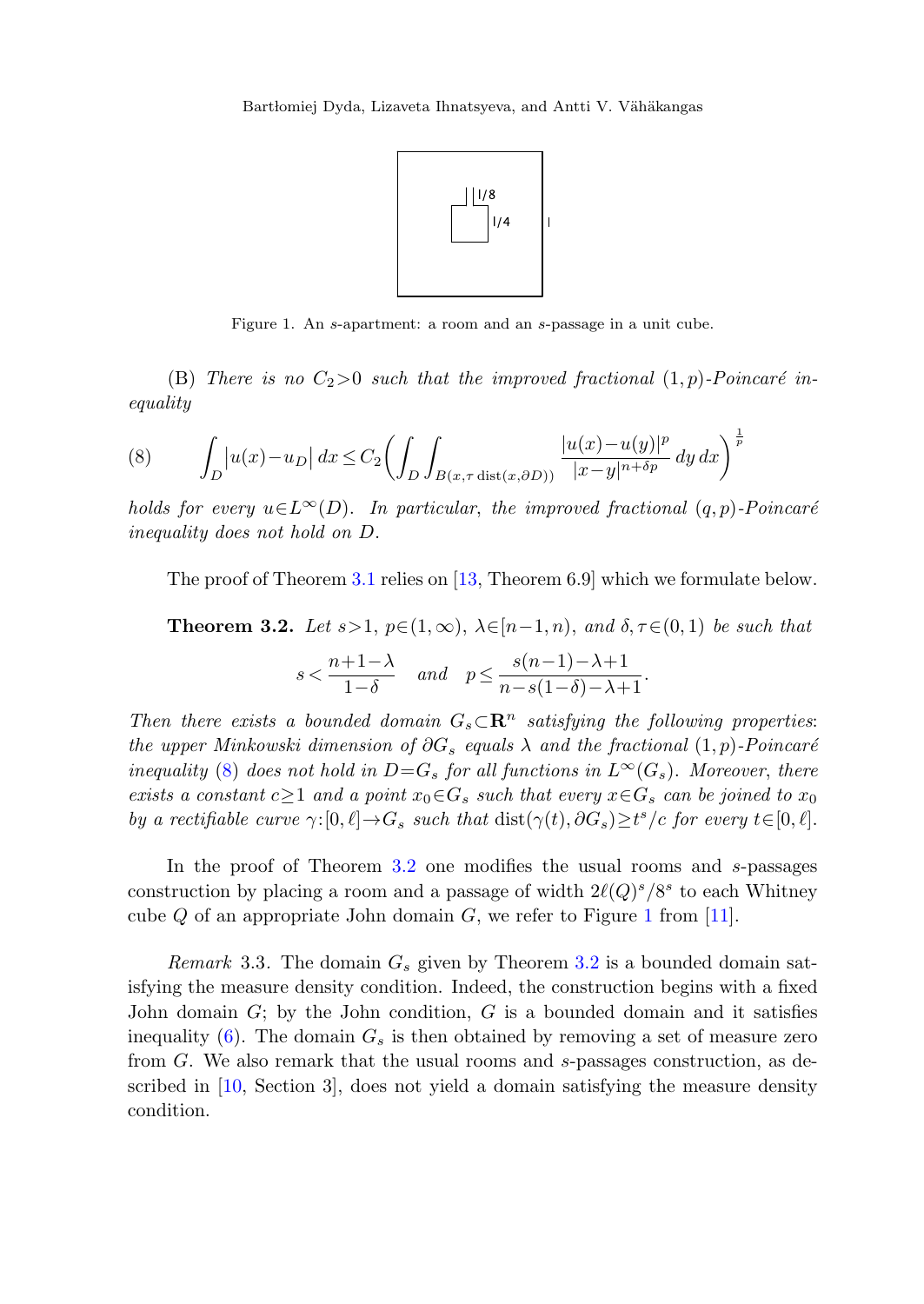*Proof of Theorem [3.1](#page-4-1).* Let us fix  $\lambda = n-1$  and choose  $1 \lt s \lt 2/(1-\delta)$  such that

$$
p \le \frac{1}{n - s(1 - \delta) - \lambda + 1} \le \frac{s(n - 1) - \lambda + 1}{n - s(1 - \delta) - \lambda + 1}.
$$

<span id="page-6-1"></span>Theorem [3.2](#page-5-1) implies that there exists a bounded domain  $D:=G_s$  such that the fractional (1, p)-Poincaré inequality [\(8](#page-5-0)) does not hold for all functions in  $L^{\infty}(D)$ . Since  $q>1$ , the claim (B) follows by Hölder's inequality.

Let us now prove claim (A). By Remark [3.3](#page-5-3), the bounded domain  $G_s$  satisfies the measure density condition and inequality ([7\)](#page-4-2) is a consequence of this fact. Indeed, since  $G_s$  satisfies the measure density condition, the embedding  $W^{\delta,p}(G_s) \subset$  $L^q(G_s)$  is bounded, see e.g. [\[20](#page-17-2), Theorem 1.2]. In particular, there exists a constant  $C>0$  such that inequality (9)

$$
\left(\int_{G_s} \left|u(x) - u_{G_s}\right|^q dx\right)^{\frac{1}{q}} \le C \biggl(\int_{G_s} \int_{G_s} \frac{|u(x) - u(y)|^p}{|x - y|^{n + \delta p}} \, dy \, dx + \|u - u_{G_s}\|_{L^p(G_s)}^p\biggr)^{\frac{1}{p}}
$$

holds for each  $u\in L^p(G_s)$ . Inequality [\(7](#page-4-2)) follows from ([9\)](#page-6-1) and the estimate

<span id="page-6-0"></span>
$$
||u - u_{G_s}||_{L^p(G_s)}^p = \int_{G_s} |u(x) - u_{G_s}|^p dx \le \int_{G_s} \int_{G_s} |u(x) - u(y)|^p dy dx
$$
  

$$
\le \frac{\text{diam}(G_s)^{n + \delta p}}{|G_s|} \int_{G_s} \int_{G_s} \frac{|u(x) - u(y)|^p}{|x - y|^{n + \delta p}} dy dx. \quad \Box
$$

Next we show that inequality [\(5](#page-2-1)) fails for some John domains.

**Proposition 3.4.** Let  $1 \leq p < \infty$  and  $0 < \delta < 1$  with  $p\delta \geq 1$ , and let  $\tau = 1$ . Then there exists a John domain G for which inequality ([5\)](#page-2-1) fails.

*Proof.* Let  $G=(-1,1)^2 \setminus ((0,1) \times \{0\})$ . Let  $u:G \rightarrow [0,1]$  be defined by  $u(x)=x_1$ for  $x \in (0, 1)^2$ , and  $u=0$  otherwise.

We observe that if  $x \in G$  and  $y \in B(x, dist(x, \partial G))$ , then  $|u(x)-u(y)| \leq |x-y|$ , hence the right hand side of [\(5](#page-2-1)) is finite.

To deal with the left hand side of [\(5](#page-2-1)), we denote  $L=(1/2, 1) \times (-1/4, 0)$ , and for  $x \in L$  we denote  $E(x) = (x_1 - |x_2|, x_1) \times (0, |x_2|)$ . Then

$$
\int_G \int_G \frac{|u(x)-u(y)|^p}{|x-y|^{n+\delta p}} dy \, dx \ge 4^{-p} \int_L \int_{E(x)} |x-y|^{-n-\delta p} dy \, dx \ge c \int_L |x_2|^{-\delta p} dx = \infty.
$$

Thus, inequality ([5\)](#page-2-1) fails.  $\Box$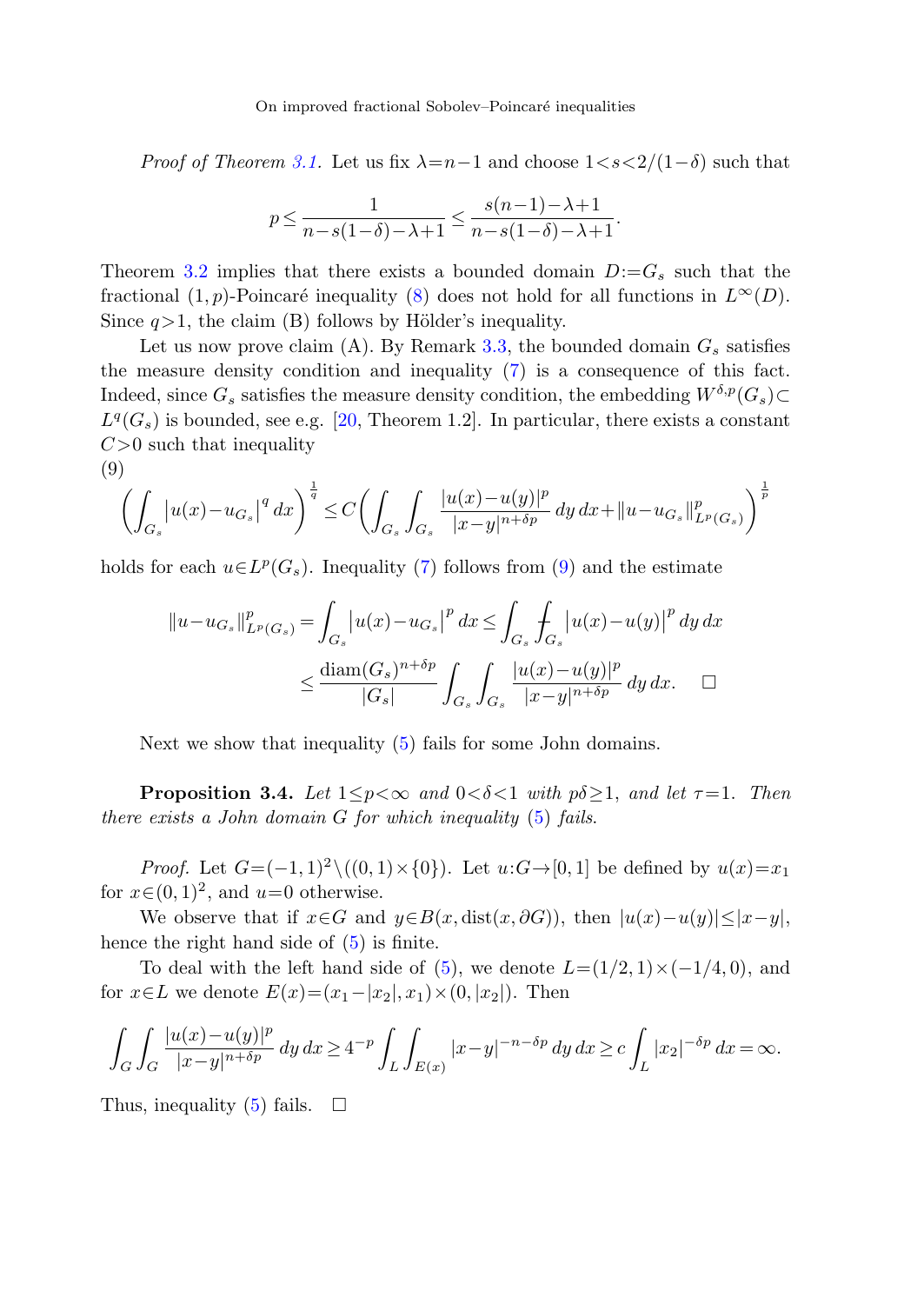<span id="page-7-0"></span>Bartłomiej Dyda, Lizaveta Ihnatsyeva, and Antti V. Vähäkangas

# **4. From weak to strong**

The following theorem shows that an improved fractional Poincaré inequality of weak type is equivalent to the corresponding inequality of strong type if  $q \geq p$ .

**Theorem 4.1.** Let  $\mu$  be a positive Borel measure on an open set  $G \subset \mathbb{R}^n$  so that  $\mu(G) \leq \infty$ . Let  $0 \leq \delta \leq 1$ ,  $0 \leq \tau \leq \infty$ , and  $0 \leq p \leq q \leq \infty$ . Then the following conditions are equivalent (with the understanding that  $B(y, \tau \text{ dist}(y, \partial G)) := \mathbb{R}^n$  whenever  $y \in G$ and  $\tau = \infty$ :

(A) There is a constant  $C_1>0$  such that inequality

 $\inf_{a \in \mathbf{R}} \sup_{t>0} \mu(\{x \in G : |u(x)-a| > t\}) t^q$ 

$$
\leq C_1 \left( \int_G \int_{G \cap B(y,\tau \text{ dist}(y,\partial G))} \frac{|u(y) - u(z)|^p}{|y - z|^{n + \delta p}} \, d\mu(z) \, d\mu(y) \right)^{\frac{q}{p}}
$$

holds, for every  $u\in L^{\infty}(G;\mu)$ .

(B) There is a constant  $C_2>0$  such that inequality

$$
\inf_{a\in\mathbf{R}} \int_G |u(x)-a|^q \, d\mu(x) \le C_2 \left( \int_G \int_{G \cap B(y,\tau \text{ dist}(y,\partial G))} \frac{|u(y)-u(z)|^p}{|y-z|^{n+\delta p}} \, d\mu(z) \, d\mu(y) \right)^{\frac{q}{p}}
$$

holds, for every  $u \in L^1(G; \mu)$ .

In the implication from (A) to (B) the constant  $C_2$  is of the form  $C(p,q)C_1$ . In the converse implication  $C_1 = C_2$ .

Remark 4.2. Theorem [4.1](#page-7-0) extends [[8,](#page-16-2) Theorem 4] to the fractional setting. The proof is a combination of an argument in [[8,](#page-16-2) Theorem 4] and a fractional Maz'ya truncation method from the proof of [\[7](#page-16-9), Proposition 5].

*Proof of Theorem [4.1.](#page-7-0)* The implication from  $(B)$  to  $(A)$  is immediate. Let us assume that condition (A) holds for all bounded  $\mu$ -measurable functions. Fix  $u\in L^1(G;\mu)$  and let  $b\in\mathbf{R}$  be such that

$$
\mu\big(\big\{x\in G\colon u(x)\geq b\big\}\big)\geq \frac{\mu(G)}{2}\quad\text{and}\quad \mu\big(\big\{x\in G\colon u(x)\leq b\big\}\big)\geq \frac{\mu(G)}{2}.
$$

We write  $v_{+} = \max\{u-b, 0\}$  and  $v_{-} = -\min\{u-b, 0\}$ . In the sequel v denotes either  $v_{+}$  or  $v_{-}$ ; all the statements are valid in both cases. Moreover, without loss of generality, we may assume that  $v \geq 0$  is defined and finite everywhere in G.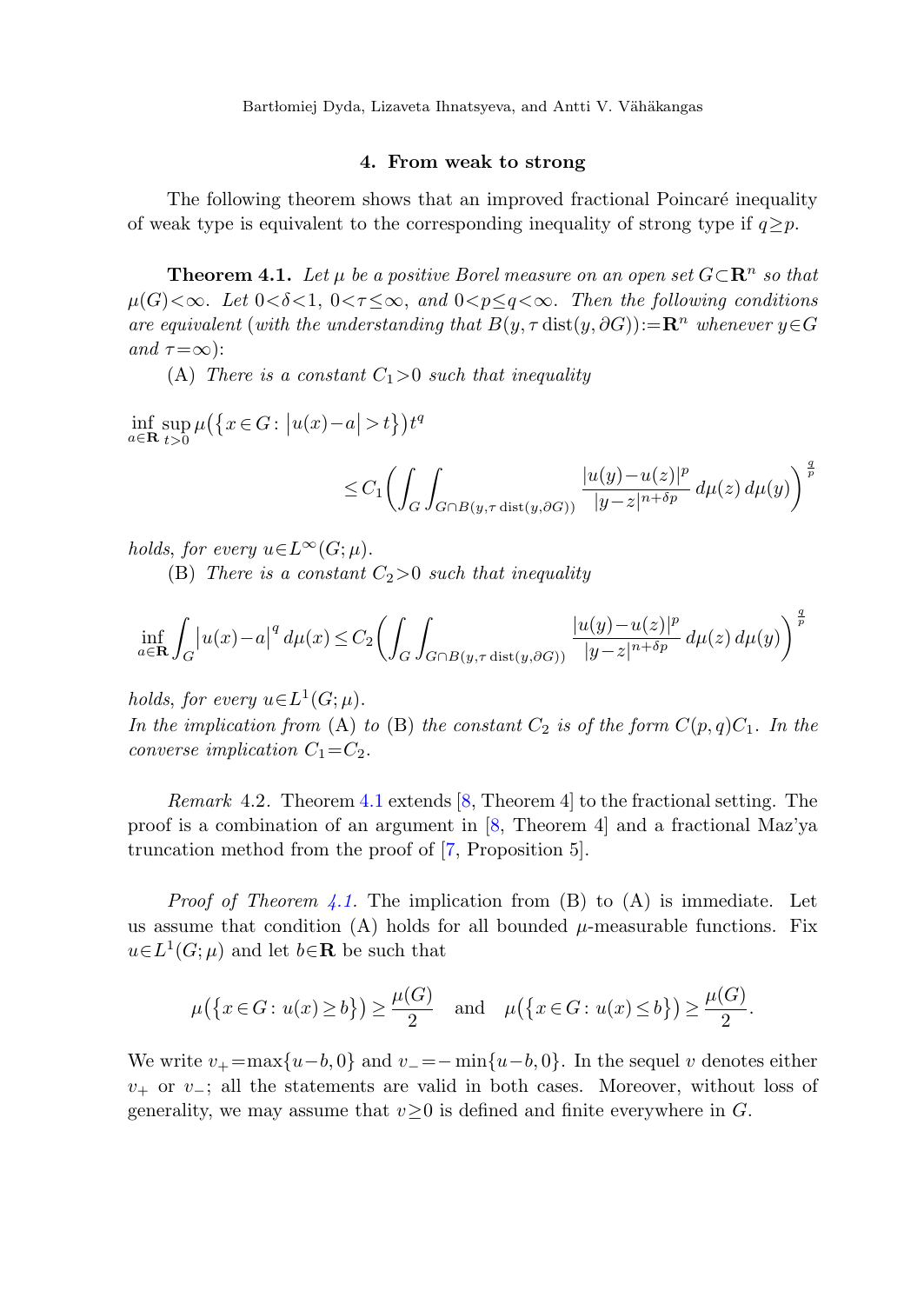For  $0 < t_1 < t_2 < \infty$  and every  $x \in G$ , we define

$$
v_{t_1}^{t_2}(x) = \begin{cases} t_2 - t_1, & \text{if } v(x) \ge t_2, \\ v(x) - t_1, & \text{if } t_1 < v(x) < t_2, \\ 0, & \text{if } v(x) \le t_1. \end{cases}
$$

<span id="page-8-0"></span>Observe that, if  $0 < t_1 < t_2 < \infty$ , then

$$
\mu\big(\big\{x\in G\colon v^{t_2}_{t_1}(x)=0\big\}\big)\ge \mu(G)/2.
$$

For  $y \in G$  we write  $B_{y,\tau} = B(y,\tau \text{ dist}(y,\partial G))$ . By Lemma [2.6](#page-4-3) and condition (A), applied to the function  $v_{t_1}^{t_2} \in L^{\infty}(G; \mu)$ ,

<span id="page-8-1"></span> $\sup_{t>0} \mu(\left\{x \in G : v_{t_1}^{t_2}(x) > t\right\}) t^q \leq 2^{1+q} \inf_{a \in \mathbf{R}} \sup_{t>0} \mu(\left\{x \in G : |v_{t_1}^{t_2}(x) - a| > t\right\}) t^q$ 

(10) 
$$
\leq 2^{1+q} C_1 \left( \int_G \int_{G \cap B_{y,\tau}} \frac{|v_{t_1}^{t_2}(y) - v_{t_1}^{t_2}(z)|^p}{|y - z|^{n+\delta p}} d\mu(z) d\mu(y) \right)^{\frac{q}{p}}.
$$

We write  $E_k = \{x \in G: v(x) > 2^k\}$  and  $A_k = E_{k-1} \setminus E_k$ , where  $k \in \mathbb{Z}$ . Since  $v \ge 0$  is finite everywhere, we can write

(11) 
$$
G = \{x \in G : 0 \le v(x) < \infty\} = \bigcup_{i \in \mathbf{Z}} A_i \cup \underbrace{\{x \in G : v(x) = 0\}}_{=:A_{-\infty}}.
$$

Hence, by inequality [\(10](#page-8-0)) and the fact that  $\sum_{k \in \mathbf{Z}} |a_k|^{q/p} \leq (\sum_{k \in \mathbf{Z}} |a_k|)^{q/p}$ , we obtain that

$$
\int_G |v(x)|^q d\mu(x) \le \sum_{k \in \mathbf{Z}} 2^{(k+1)q} \mu(A_{k+1})
$$
\n
$$
\le \sum_{k \in \mathbf{Z}} 2^{(k+1)q} \mu\left(\left\{x \in G : v_{2^{k-1}}^{2^k}(x) \ge 2^{k-1}\right\}\right)
$$
\n
$$
\le 2^{1+4q} C_1 \left(\sum_{k \in \mathbf{Z}} \int_G \int_{G \cap B_{y,\tau}} \frac{|v_{2^{k-1}}^{2^k}(y) - v_{2^{k-1}}^{2^k}(z)|^p}{|y - z|^{n+\delta p}} d\mu(z) d\mu(y)\right)^{\frac{q}{p}}.
$$

By  $(11)$  $(11)$  we can estimate

<span id="page-8-2"></span>
$$
\sum_{k \in \mathbf{Z}} \int_{G} \int_{G \cap B_{y,\tau}} \frac{|v_{2^{k-1}}^{2^{k}}(y) - v_{2^{k-1}}^{2^{k}}(z)|^{p}}{|y - z|^{n + \delta p}} d\mu(z) d\mu(y) \n\leq \left\{ \sum_{k \in \mathbf{Z}} \sum_{-\infty \leq i \leq k} \sum_{j \geq k} \int_{A_{i}} \int_{A_{j} \cap B_{y,\tau}} \right. \n(12) \qquad \qquad + \sum_{k \in \mathbf{Z}} \sum_{i \geq k} \sum_{-\infty \leq j \leq k} \int_{A_{i}} \int_{A_{j} \cap B_{y,\tau}} \frac{|v_{2^{k-1}}^{2^{k}}(y) - v_{2^{k-1}}^{2^{k}}(z)|^{p}}{|y - z|^{n + \delta p}} d\mu(z) d\mu(y).
$$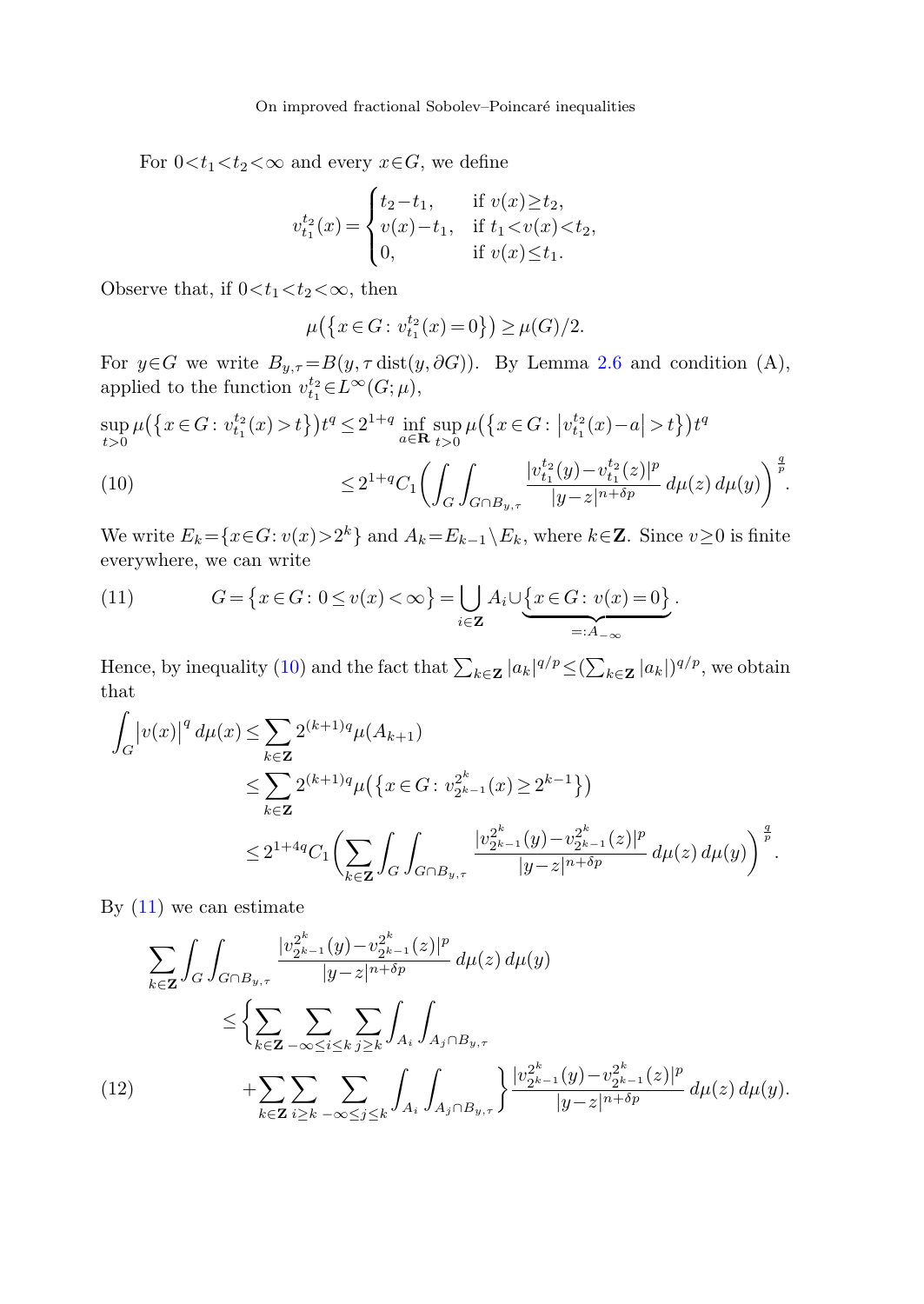<span id="page-9-1"></span>Let  $y \in A_i$  and  $z \in A_j$ , where  $j-1>i \geq -\infty$ . Then  $|v(y)-v(z)| \geq |v(z)|-|v(y)| \geq 2^{j-2}$ . Hence,

(13) 
$$
\left|v_{2^{k-1}}^{2^k}(y)-v_{2^{k-1}}^{2^k}(z)\right| \leq 2^k \leq 4 \cdot 2^{k-j} \left|v(y)-v(z)\right|.
$$

Since the estimate

<span id="page-9-2"></span>
$$
\left|v_{2^{k-1}}^{2^k}(y)-v_{2^{k-1}}^{2^k}(z)\right| \le \left|v(y)-v(z)\right|
$$

holds for every  $k \in \mathbb{Z}$ , inequality ([13\)](#page-9-1) is valid whenever  $-\infty \le i \le k \le j$  and  $(y, z) \in$  $A_i \times A_j$ . By inequality [\(13](#page-9-1)):

$$
\sum_{k \in \mathbf{Z}} \sum_{-\infty \le i \le k} \sum_{j \ge k} \int_{A_i} \int_{A_j \cap B_{y,\tau}} \frac{|v_{2^{k-1}}^{2^k}(y) - v_{2^{k-1}}^{2^k}(z)|^p}{|y - z|^{n+\delta p}} d\mu(z) d\mu(y)
$$
\n(14)\n
$$
\leq 4^p \sum_{k \in \mathbf{Z}} \sum_{-\infty \le i \le k} \sum_{j \ge k} 2^{p(k-j)} \int_{A_i} \int_{A_j \cap B_{y,\tau}} \frac{|v(y) - v(z)|^p}{|y - z|^{n+\delta p}} d\mu(z) d\mu(y).
$$

<span id="page-9-3"></span>Since  $\sum_{k=i}^{j} 2^{p(k-j)} \leq (1-2^{-p})^{-1}$ , changing the order of the summation yields that the right hand side of inequality  $(14)$  $(14)$  is bounded by

$$
\frac{4^p}{1-2^{-p}} \int_G \int_{G \cap B_{y,\tau}} \frac{|v(y)-v(z)|^p}{|y-z|^{n+\delta p}} \, d\mu(z) \, d\mu(y).
$$

The estimation of the second term in  $(12)$  $(12)$  is also performed as above. To conclude that (B) holds with  $C_2=C(q, p)C_1$  it remains to recall that  $|u-b|=v_+ +v_-$  and q>0. Observe also that  $|v_{\pm}(y)-v_{\pm}(z)| \le |u(y)-u(z)|$  for all  $y, z \in G$ .  $\Box$ 

*Remark* 4.3. If  $q \ge 1$  in Theorem [4.1,](#page-7-0) then we may replace the infimum on the left hand side of the inequality appearing in condition (B) by  $\int_G |u(x) - u_{G,\mu}|^q d\mu(x)$ . Indeed, by Hölder's inequality,

$$
\int_{G} |u(x) - u_{G;\mu}|^{q} d\mu(x) \le 2^{q} \inf_{a \in \mathbf{R}} \int_{G} |u(x) - a|^{q} d\mu(x).
$$

<span id="page-9-0"></span>Here we have written  $u_{G;\mu} = \frac{1}{\mu(G)} \int_G u(y) d\mu(y)$ .

## **5. Improved fractional Sobolev–Poincaré inequality**

Hurri-Syrjänen and Vähäkangas prove in [[13,](#page-16-8) Theorem  $4.10$ ] an improved fractional Sobolev–Poincaré inequality on a given  $c$ -John domain G. Namely, let us fix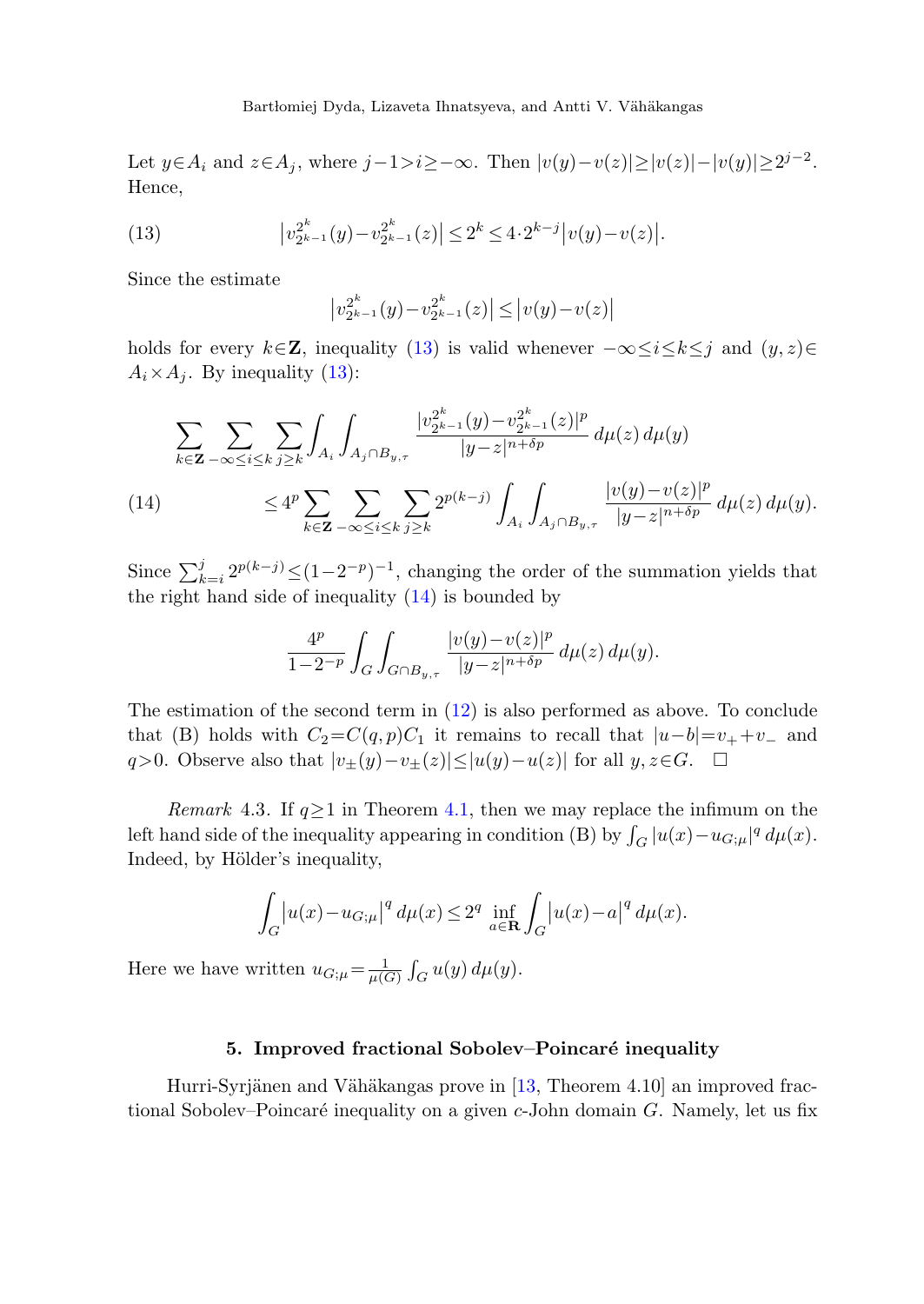<span id="page-10-0"></span> $0 < \delta, \tau < 1$  and  $1 < p < n/\delta$ . Then there exists a constant  $C = C(n, \delta, c, \tau, p)$  such that inequality

(15)  

$$
\left(\int_G |u(x) - u_G|^\frac{n}{n-\delta p} dx\right)^\frac{n-\delta p}{np} \le C \left(\int_G \int_{B(x,\tau \operatorname{dist}(x,\partial G))} \frac{|u(x) - u(y)|^p}{|x - y|^{n+\delta p}} dy dx\right)^\frac{1}{p}
$$

holds for every  $u\in L^1(G)$ .

The proof in [[13\]](#page-16-8) is based on the fractional potential estimate in a John domain. The equivalence of inequality [\(15](#page-10-0)) to the corresponding weak type inequality, Theorem [4.1](#page-7-0), allows to employ the potential estimate while proving inequality ([15\)](#page-10-0) with  $p=1$  also.

**Theorem 5.1.** Suppose that G is a c-John domain in  $\mathbb{R}^n$  and let  $\tau, \delta \in (0, 1)$ be given. Then there exists a constant  $C=C(n, \delta, c, \tau) > 0$  such that inequality

$$
\left(\int_G \left|u(x) - u_G\right|^{\frac{n}{n-\delta}} dx\right)^{\frac{n-\delta}{n}} \le C \int_G \int_{B(x,\tau \text{ dist}(x,\partial G))} \frac{|u(x) - u(y)|}{|x - y|^{n+\delta}} dy dx
$$

holds for every  $u \in L^1(G)$ .

Proof. By Theorem [4.1](#page-7-0) and Remark [4.3](#page-9-3), it suffices to prove that there exists a constant  $C=C(n, \delta, c, \tau)$  such that inequality

$$
\inf_{a \in \mathbf{R}} \sup_{t>0} \left| \left\{ x \in G : \left| u(x) - a \right| > t \right\} \middle| t^{\frac{n}{n-\delta}} \right\}
$$
\n
$$
\leq C \left( \int_G \int_{B(y,\tau \operatorname{dist}(y,\partial G))} \frac{|u(y) - u(z)|}{|y - z|^{n+\delta}} \, dz \, dy \right)^{\frac{n}{n-\delta}}
$$

holds for every  $u\in L^{\infty}(G)$ . Let us denote by  $x_0\in G$  the John center of G, and let

<span id="page-10-2"></span>
$$
B_0 := B(x_0, \text{dist}(x_0, \partial G)/(Mc)),
$$

<span id="page-10-1"></span>where  $M = 9/\tau$ . We also write

$$
g(y) = \int_{B(y,\tau \text{ dist}(y,\partial G))} \frac{|u(y) - u(z)|}{|y - z|^{n + \delta}} dz
$$

for every  $y \in G$ . By Theorem [2.5,](#page-4-4) for each Lebesgue point  $x \in G$  of u,

(17) 
$$
\left| u(x) - u_{B_0} \right| \le C(n, c, \delta, \tau) \int_G \frac{g(y)}{|x - y|^{n - \delta}} dy = C(n, c, \delta, \tau) \mathcal{I}_{\delta}(\chi_G g)(x).
$$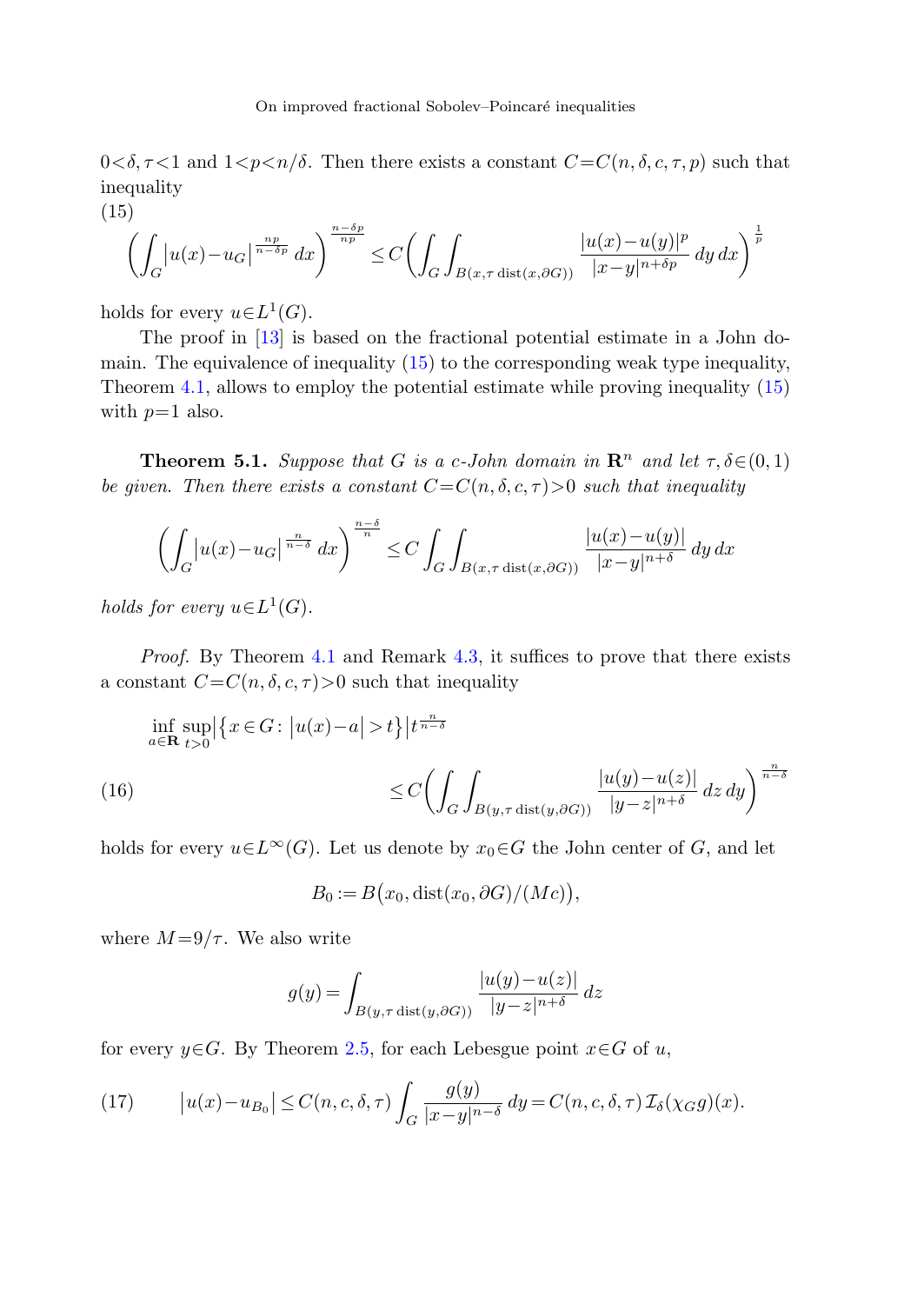By inequality ([17\)](#page-10-1) and Theorem [2.4,](#page-3-2) there exists a constant  $C=C(n, c, \delta, \tau)$  such that

$$
\left|\left\{x\in G\colon \left|u(x)-u_{B_0}\right|>t\right\}\right|t^{\frac{n}{n-\delta}}\leq C\Biggl(\int_G\int_{B(y,\tau\,\mathrm{dist}(y,\partial G))}\frac{|u(y)-u(z)|}{|y-z|^{n+\delta}}\,dz\,dy\Biggr)^{\frac{n}{n-\delta}}
$$

for every  $t > 0$ . Inequality [\(16](#page-10-2)) follows.  $\Box$ 

*Remark* 5.2. Inequality ([15\)](#page-10-0) makes sense only if the domain G has a finite measure. If we replace the left hand side of inequality ([15\)](#page-10-0) by

$$
\left(\int_G |u(x)|^{\frac{np}{n-\delta p}} dx\right)^{\frac{n-\delta p}{np}},
$$

<span id="page-11-0"></span>then the resulting inequality is valid on so-called unbounded John domains G that are of infinite measure, we refer to [[12,](#page-16-14) Section 5].

## **6. Necessary conditions for the improved inequality**

<span id="page-11-1"></span>In this section, we obtain necessary conditions for the improved Poincaré inequalities. Theorem [6.1](#page-11-1) is parallel to the result of Buckley and Koskela on the classical Sobolev–Poincaré inequality  $(1)$  $(1)$ , see [\[5](#page-16-4), Theorem 1.1]. See also [[19\]](#page-17-3), where the geometric conditions of the same spirit are used to obtain a criteria for a domain G to support the embedding of Hajlasz–Sobolev type spaces  $\dot{M}_{\mathop{\rm ball}}^{s,p}(G)$  into  $L^q(G)$ , for  $s \in (0, 1]$ ,  $p \in (n(n+s), n/s)$  and  $q = np/(n-ps)$ .

**Theorem 6.1.** Assume that G is a domain of finite measure in  $\mathbb{R}^n$  which satisfies the separation property. Let  $\delta \in (0,1)$  and  $1 \leq p \leq n/\delta$  be given. If there exists a constant  $C_1>0$  such that the improved fractional Sobolev–Poincaré inequality

$$
(18)\ \left(\int_G |u(x) - u_G|^\frac{np}{n-\delta p} dx\right)^\frac{n-\delta p}{np} \le C_1 \left(\int_G \int_{B(x, \text{dist}(x, \partial G))} \frac{|u(x) - u(y)|^p}{|x - y|^{n+\delta p}} dy dx\right)^\frac{1}{p}
$$

holds for every  $u \in L^{\infty}(G)$ , then G is a John domain.

To prove Theorem [6.1](#page-11-1) it suffices to prove Proposition [6.2,](#page-12-0) and then follow the geometric arguments given in [\[5](#page-16-4), pp. 6–7]. Observe that  $\frac{1}{p-1/q}$   $\delta = \frac{1}{n}$  and  $(n-\delta p)q/(np)=1$  if  $q=np/(n-\delta p)$ .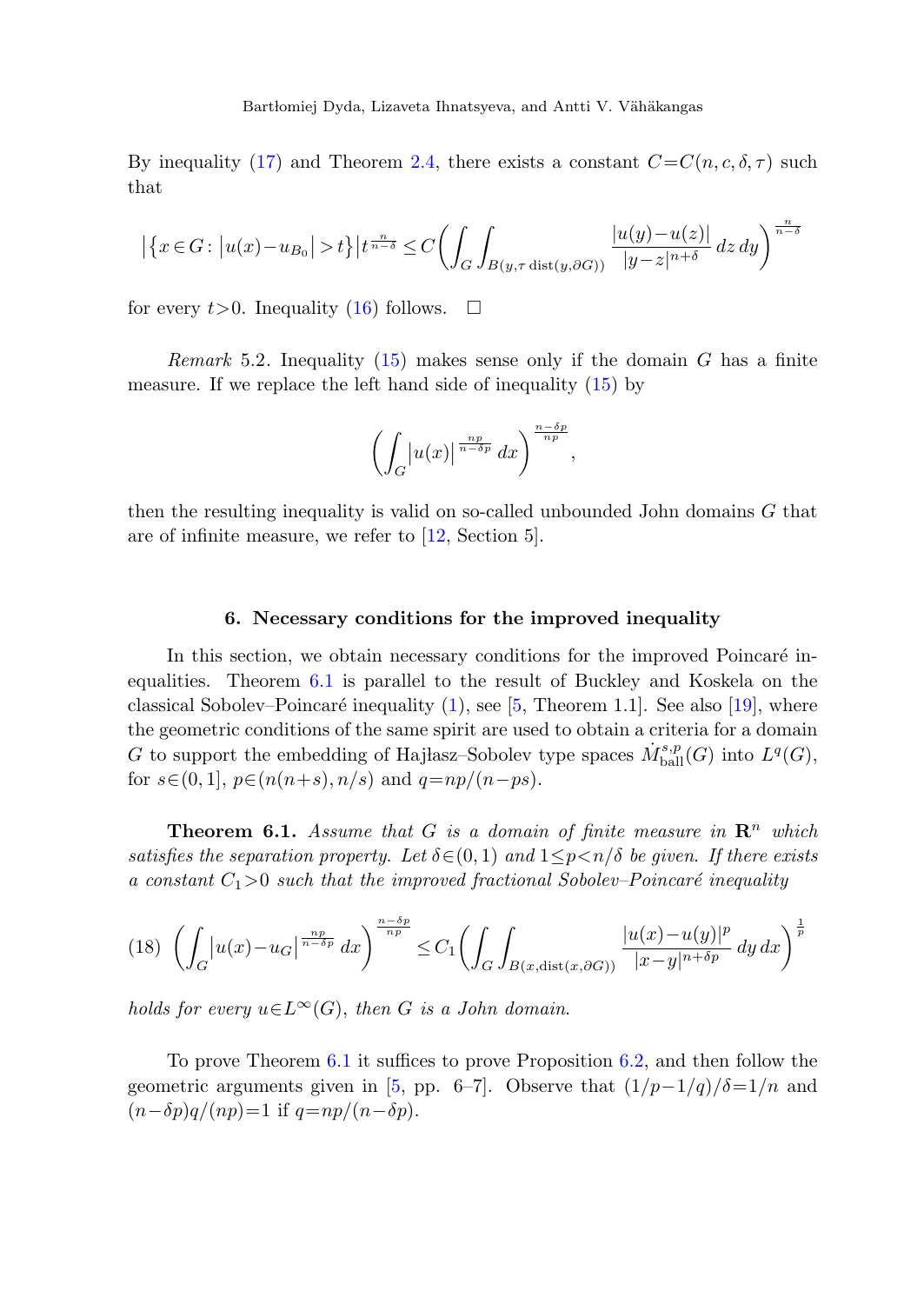<span id="page-12-3"></span><span id="page-12-0"></span>**Proposition 6.2.** Suppose that  $G \subset \mathbb{R}^n$  is a domain of finite measure. Let  $\delta \in (0, 1)$  and  $1 \leq p \leq q \leq \infty$  be given. Assume that there exists a constant  $C_1 > 0$  such that inequality

<span id="page-12-1"></span>(19) 
$$
\left(\int_G |u(x) - u_G|^q dx\right)^{\frac{1}{q}} \le C_1 \left(\int_G \int_{B(x, \text{dist}(x, \partial G))} \frac{|u(x) - u(y)|^p}{|x - y|^{n + \delta p}} dy dx\right)^{\frac{1}{p}}
$$

holds for every  $u\in L^{\infty}(G)$ . Fix a ball  $B_0\subset G$ , and let  $d>0$  and  $w\in G$ . Then there exists a constant  $C>0$  such that

(20) 
$$
\text{diam}(T) \le C\left(d + |T|^{\left(\frac{1}{p} - \frac{1}{q}\right)\frac{1}{\delta}}\right)
$$
 and  $|T|^{\frac{1}{n}} \le C\left(d + d^{\frac{(n-\delta p)q}{np}}\right)$ 

<span id="page-12-2"></span>if T is the union of all components of  $G\backslash B(\omega, d)$  that do not intersect the ball  $B_0$ . The constant C depends on  $C_1$ ,  $|B_0|$ ,  $|G|$ ,  $n$ ,  $\delta$ ,  $q$ , and  $p$  only.

Notice that inequalities in  $(20)$  $(20)$  extend [[5,](#page-16-4) Theorem 2.1] to the fractional case.

Proof. We start by proving the first inequality in  $(20)$  $(20)$ . Without loss of generality, we may assume that  $T \neq \emptyset$ . Let  $T(r) = T \setminus B(\omega, r)$ , we will later prove inequality

(21) 
$$
\left|T(r)\right|^{\frac{p}{q}} \leq \frac{c|T(\rho)|}{(r-\rho)^{\delta p}},
$$

provided  $d \leq \rho \lt r$ . Assuming that this inequality holds, one proceeds as follows. Define  $r_0=d$  and for  $j\geq 1$  pick  $r_j>r_{j-1}$  such that

$$
|A(r_{j-1}, r_j)| = |T \cap B(w, r_j) \setminus B(w, r_{j-1})| = 2^{-j} |T|.
$$

Then  $|T(r_j)|=|T\setminus B(w,r_j)|=2^{-j}|T|$ . Hence, by inequality [\(21](#page-12-2))

$$
\begin{aligned}\n\text{diam}(T) &\le 2d + \sum_{j=1}^{\infty} 2|r_j - r_{j-1}| \\
&\le 2d + c \sum_{j=1}^{\infty} \left( \left| T(r_{j-1}) \right| \left| T(r_j) \right|^{-\frac{p}{q}} \right)^{\frac{1}{dp}} \\
&= 2d + c \sum_{j=1}^{\infty} \left( 2^{-j+1} |T| 2^{j\frac{p}{q}} |T|^{-\frac{p}{q}} \right)^{\frac{1}{dp}} \\
&= 2d + c |T|^{\left(\frac{1}{p} - \frac{1}{q}\right)\frac{1}{\delta}} \sum_{j=1}^{\infty} 2^{-j\left(\frac{1}{p} - \frac{1}{q}\right)\frac{1}{\delta}} \le 2d + c |T|^{\left(\frac{1}{p} - \frac{1}{q}\right)\frac{1}{\delta}}\n\end{aligned}
$$

and this concludes the main line of the argument.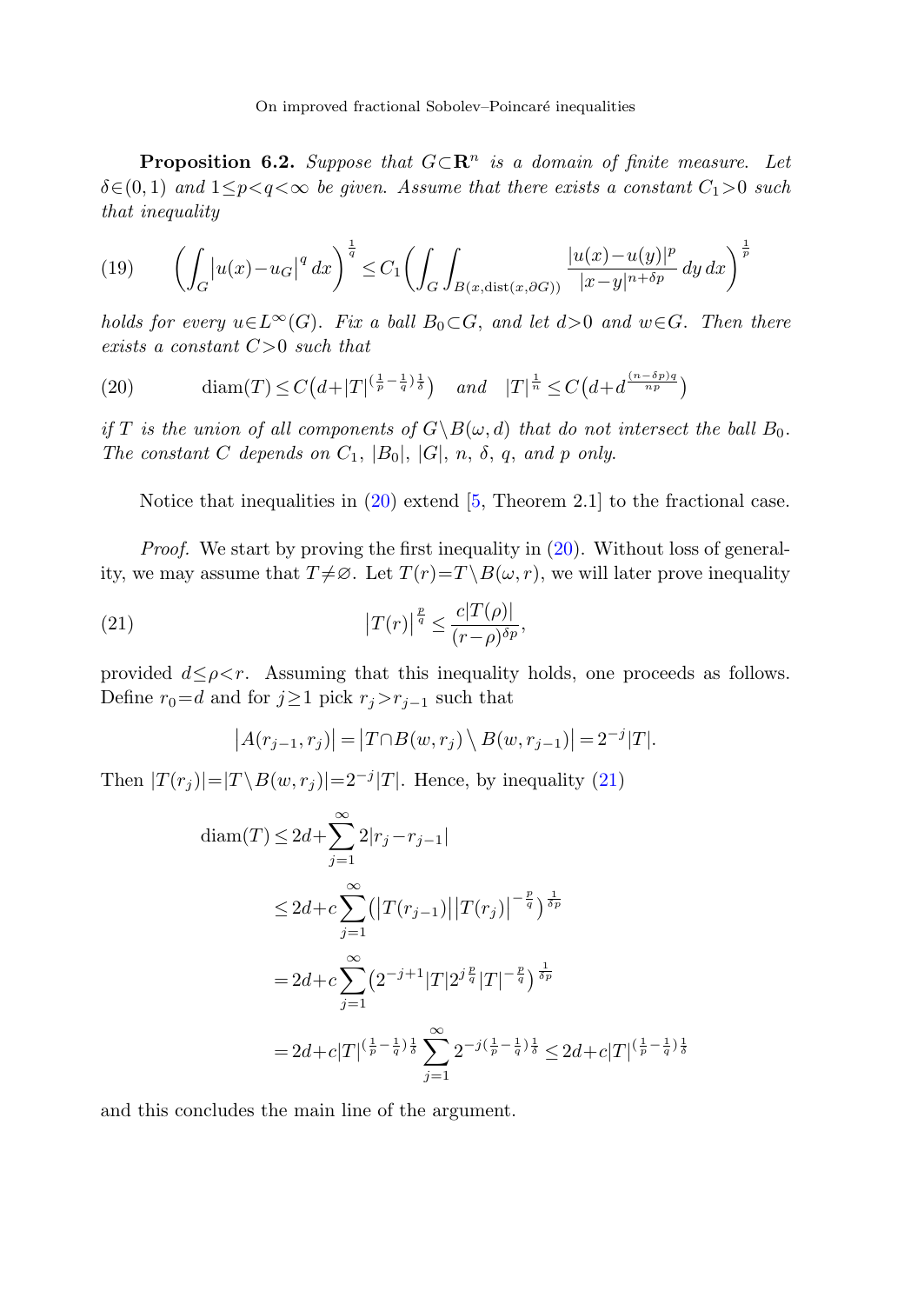It remains to prove inequality ([21\)](#page-12-2). We assume that  $T(r) \neq \emptyset$  and define a bounded function  $u$  on  $G$  as follows

$$
u(x) = \begin{cases} 1, & x \in T(r), \\ \frac{\text{dist}(x, B(\omega, \rho))}{r - \rho}, & x \in A(\rho, r) = T(\rho) \setminus T(r), \\ 0, & x \in G \setminus T(\rho). \end{cases}
$$

<span id="page-13-0"></span>For  $x \in G$ , let us denote  $B_{x,1} = B(x, dist(x, \partial G))$ . By the fact that  $u=0$  on  $B_0$  and inequality ([19\)](#page-12-3) we obtain

(22) 
$$
\left|T(r)\right|^{\frac{p}{q}} \leq \left(\int_{G} |u(x)|^{q} dx\right)^{\frac{p}{q}} \leq c \left(\int_{G} |u(x)-u_{G}|^{q} dx\right)^{\frac{p}{q}}
$$

$$
\leq c \int_{G} \int_{B_{x,1}} \frac{|u(x)-u(y)|^{p}}{|x-y|^{n+\delta p}} dy dx.
$$

For all measurable  $E, F \subset G$ , denote

$$
I(E, F) = \int_{E} \int_{B_{x,1} \cap F} \frac{|u(x) - u(y)|^{p}}{|x - y|^{n + \delta p}} dy dx.
$$

<span id="page-13-1"></span>Since  $u=0$  on  $G\setminus T(\rho)$  and  $u=1$  on  $T(r)$ , we can write the right hand side of ([22\)](#page-13-0) as

(23)  
\n
$$
I(G, G) = I(T(r), A(\rho, r)) + I(T(r), G\Upsilon(\rho))
$$
\n
$$
+ I(A(\rho, r), T(r)) + I(A(\rho, r), A(\rho, r)) + I(A(\rho, r), G\Upsilon(\rho))
$$
\n
$$
+ I(G\Upsilon(\rho), T(r)) + I(G\Upsilon(\rho), A(\rho, r)).
$$

For the first and the third term of  $(23)$  $(23)$  we use the following estimate

$$
I(T(r), A(\rho, r)) + I(A(\rho, r), T(r)) \le 2 \int_{A(\rho, r)} \int_{T(r)} \frac{|u(x) - u(y)|^p}{|x - y|^{n + \delta p}} dy dx.
$$

We observe that, for every  $x \in A(\rho, r)$ ,

$$
|\text{dist}(x, B(\omega, \rho)) - (r - \rho)| \le \min\{\text{dist}(x, T(r)), r - \rho\} = m(x).
$$

By the definition of function  $u$ ,

$$
\int_{A(\rho,r)} \int_{T(r)} \frac{|\operatorname{dist}(x, B(\omega, \rho)) - (r - \rho)|^p}{(r - \rho)^p |x - y|^{n + \delta p}} dy dx
$$
\n
$$
\leq \int_{A(\rho,r)} \int_{T(r)} \frac{m^p(x)}{(r - \rho)^p |x - y|^{n + \delta p}} dy dx
$$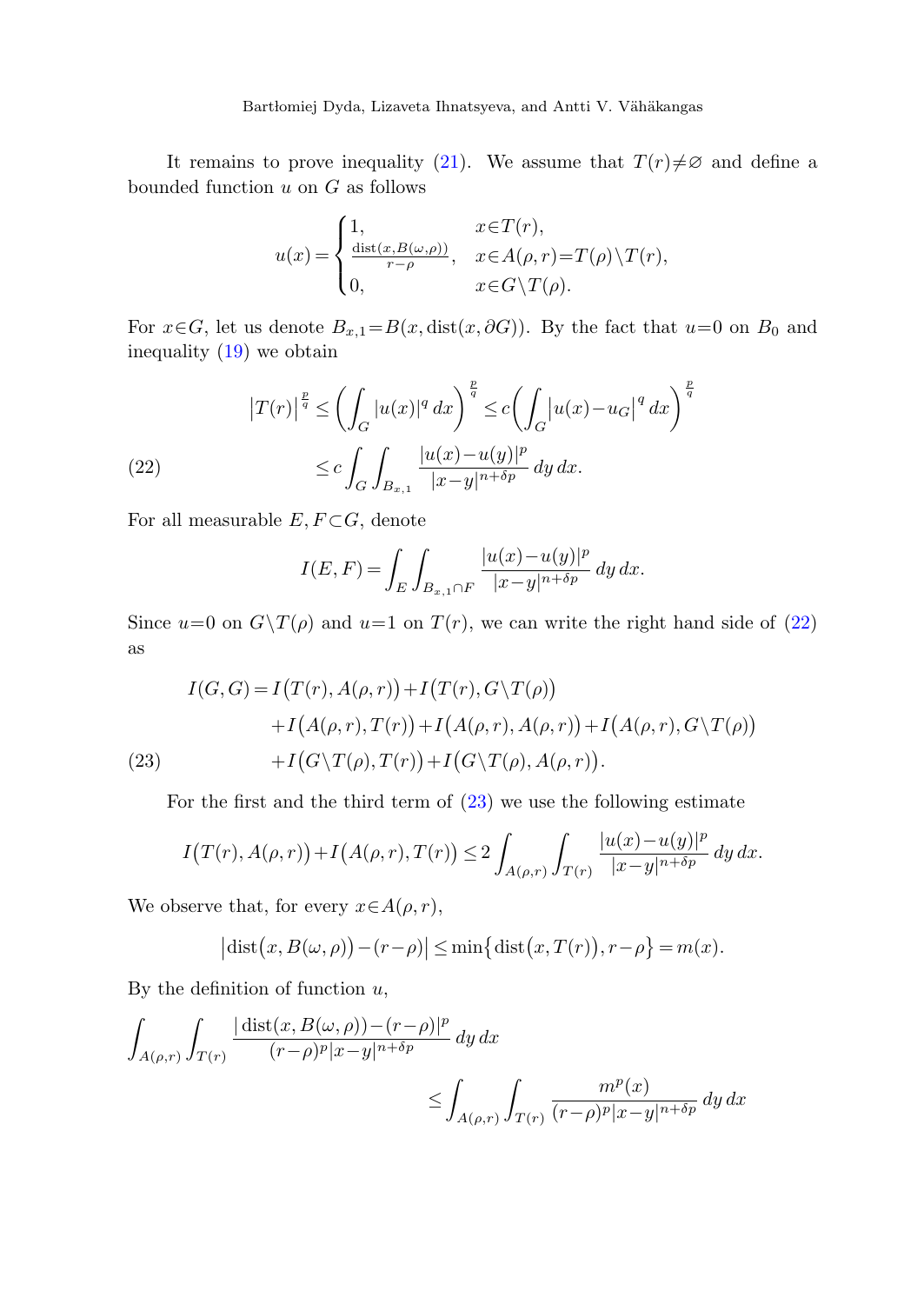On improved fractional Sobolev–Poincaré inequalities

$$
\leq \int_{A(\rho,r)} \int_{\mathbf{R}^n \backslash B(x,m(x))} \frac{m^p(x)}{(r-\rho)^p |x-y|^{n+\delta p}} dy dx
$$
  
= 
$$
c \int_{A(\rho,r)} \frac{(m(x))^{p-\delta p}}{(r-\rho)^p} dx \leq \frac{c |A(\rho,r)|}{(r-\rho)^{\delta p}}.
$$

<span id="page-14-0"></span>We estimate the second term  $I(T(r), G\Yeta)(\rho)$ . Let us show that, for every  $x \in T(r)$ ,

(24) 
$$
B_{x,1} \cap (G \setminus T(\rho)) \subset \mathbf{R}^n \setminus B(x,r-\rho).
$$

If  $y \in G \backslash T(\rho)$ , then the point y belongs to the ball  $B(\omega, \rho)$  or to a component of  $G\setminus B(\omega, d)$  that intersects the ball  $B_0$ . At the same time, if  $y \in B_{x,1}$ , then  $B(x, d)$  $|x-y|$ )⊂G which means that the situation when x and y are in different components of  $G\Bigr\setminus B(\omega, d)$  is not possible. Hence,  $y\in B(\omega, \rho)$ , and indeed  $|x-y|\geq |x-w| |w-y|\geq r-\rho$ .

By  $(24)$  $(24)$  $(24)$ , for each  $x \in T(r)$ , we have

$$
\int_{B_{x,1}\cap(G\backslash T(\rho))}\frac{1}{|x-y|^{n+\delta p}}\,dy\leq \int_{\mathbf{R}^n\backslash B(x,r-\rho)}\frac{1}{|x-y|^{n+\delta p}}\,dy=c(r-\rho)^{-\delta p},
$$

and hence

$$
I(T(r), G \setminus T(\rho)) \le c \frac{|T(r)|}{(r-\rho)^{\delta p}} \le c \frac{|T(\rho)|}{(r-\rho)^{\delta p}}.
$$

Next we consider  $I(A(\rho, r), A(\rho, r))$ . Notice that, for every  $x \in A(\rho, r)$ ,

$$
\int_{B_{x,1}\cap A(\rho,r)}\frac{|\operatorname{dist}(x,B(\omega,\rho))-\operatorname{dist}(y,B(\omega,\rho))|^p}{(r-\rho)^p|x-y|^{n+\delta p}}dy
$$
\n
$$
\leq (r-\rho)^{-p}\int_{A(\rho,r)\cap B(x,r-\rho)}\frac{1}{|x-y|^{n+\delta p-p}}dy+\int_{A(\rho,r)\setminus B(x,r-\rho)}\frac{1}{|x-y|^{n+\delta p}}dy
$$
\n
$$
\leq \frac{c(r-\rho)^{p-\delta p}}{(r-\rho)^p}+\frac{c}{(r-\rho)^{\delta p}}.
$$

Hence, we obtain that

$$
I(A(\rho,r), A(\rho,r)) \leq c \frac{|A(\rho,r)|}{(r-\rho)^{\delta p}}.
$$

Then we focus on  $I(A(\rho, r), G\backslash T(\rho))$ . Let us first observe that, for every  $x \in A(\rho, r),$ 

$$
B_{x,1} \cap (G \setminus T(\rho)) \subset \mathbf{R}^n \setminus B(x,\mathrm{dist}\big(x,B(\omega,\rho)\big)\big).
$$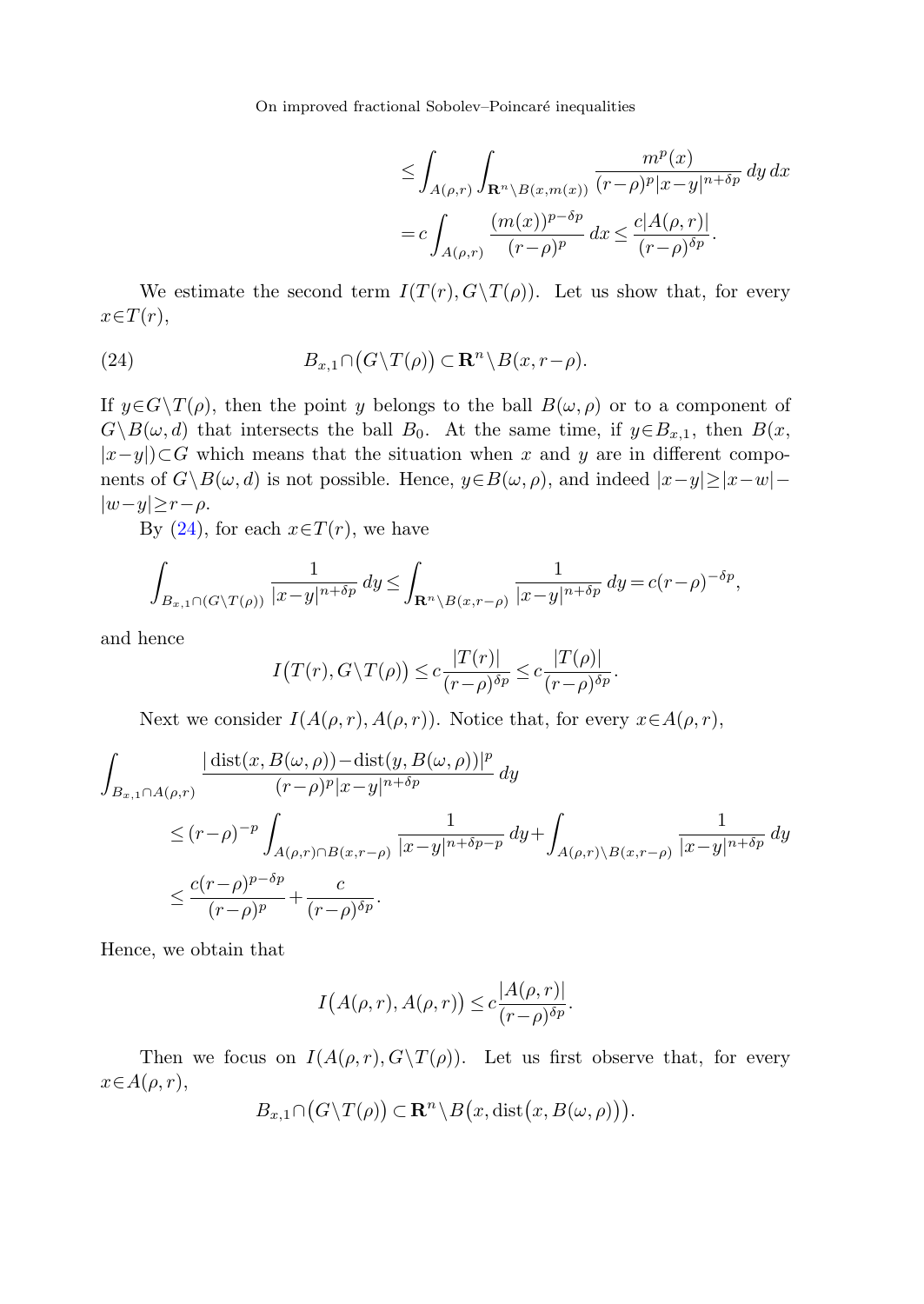To verify this, we fix  $y \in B_{x,1} \cap (G \setminus T(\rho))$ . By repeating the argument used in the proof of inclusion [\(24](#page-14-0)) we obtain that  $y \in B(\omega, \rho)$  and  $|y-x|>$ dist $(x, B(\omega, \rho))$ . Thus, for every  $x \in A(\rho, r)$ ,

$$
\int_{B_{x,1}\cap(G\backslash T(\rho))} \frac{1}{|x-y|^{n+\delta p}} dy \leq \int_{\mathbf{R}^n\backslash B(x,\text{dist}(x,B(\omega,\rho)))} \frac{1}{|x-y|^{n+\delta p}} dx
$$
  

$$
\leq c \big(\text{dist}\big(x,B(\omega,\rho)\big)\big)^{-\delta p}.
$$

Therefore, we have

$$
I(A(\rho,r),G\setminus T(\rho)) \le c \int_{A(\rho,r)} \frac{(\text{dist}(x,B(\omega,\rho)))^{p-\delta p}}{(r-\rho)^p} dx \le \frac{c|A(\rho,r)|}{(r-\rho)^{\delta p}}.
$$

In order to estimate the terms  $I(G\setminus T(\rho), T(r))$  and  $I(G\setminus T(\rho), A(\rho, r))$  we observe that, if  $x \in G \backslash T(\rho)$  and  $B_{x,1} \cap T(\rho) \neq \emptyset$ , then  $x \in B(w, \rho)$ . This follows from the fact that, if  $y \in B_{x,1} \cap T(\rho)$  then  $B(x, |x-y|) \subset G$  and, hence, x and y cannot belong to different components of  $G \ B(\omega, \rho)$ .

Using the observation above and adapting the estimates for the term  $I(T(r))$ ,  $G\backslash T(\rho)$ , we obtain

$$
I(G \setminus T(\rho), T(r)) = I(B(\omega, \rho) \cap G, T(r))
$$
  

$$
\leq \int_{T(r)} \int_{B(\omega, \rho)} \frac{|u(x) - u(y)|^p}{|x - y|^{n + \delta p}} dy dx \leq c \frac{|T(\rho)|}{(r - \rho)^{\delta p}}.
$$

<span id="page-15-0"></span>Following the same argument and adapting the estimates for  $I(A(\rho, r), G\setminus T(\rho))$  we obtain that  $I(G\setminus T(\rho), A(\rho, r)) \leq c|A(\rho, r)|(r-\rho)^{-\delta p}$ .

We proceed to the proof of the second part of Proposition [6.2.](#page-12-0) We first observe that  $|T| \leq C d^n + |T(2d)|$ . Hence, it remains to show that

(25) 
$$
\left|T(2d)\right| \leq Cd^{\frac{(n-\delta p)q}{p}}.
$$

In order to do this, we use a slightly modified proof of the first inequality. More precisely, by inequality [\(22](#page-13-0)), for  $d \leq \rho < r$ , we have

$$
\left|T(r)\right|^{\frac{p}{q}} \leq I(G, G),
$$

where  $I(G, G)$  can be written as in ([23\)](#page-13-1). From the reasoning above it is seen that all the terms in ([23\)](#page-13-1) except  $I(T(r), G\Upsilon(\rho))$  and  $I(G\Upsilon(\rho), T(r))$  are bounded from above by  $c|A(\rho, r)|(r-\rho)^{-\delta p}$ . Furthermore, for the remaining terms, we have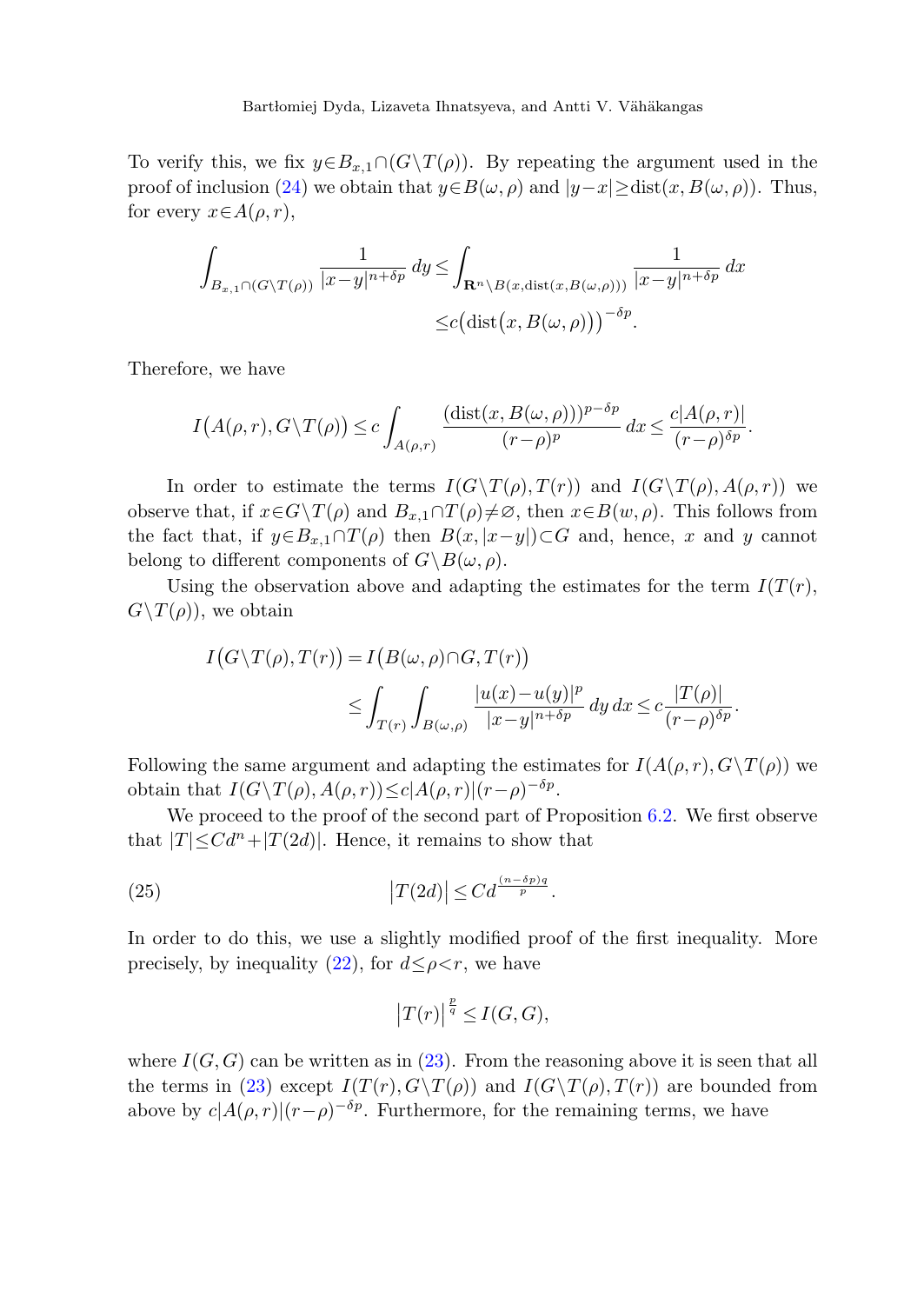On improved fractional Sobolev–Poincaré inequalities

$$
I(T(r), G \setminus T(\rho)) + I(G \setminus T(\rho), T(r)) = I(T(r), B(\omega, \rho) \cap G) + I(B(\omega, \rho) \cap G, T(r))
$$
  

$$
\leq 2 \int_{B(\omega, \rho)} \int_{T(r)} \frac{dy \, dx}{|x - y|^{n + \delta p}} \leq 2 \int_{B(\omega, \rho)} \int_{\mathbf{R}^n \setminus B(x, r - \rho)} \frac{dy \, dx}{|x - y|^{n + \delta p}} \leq c \frac{|B(\omega, \rho)|}{(r - \rho)^{\delta p}}.
$$

<span id="page-16-6"></span>Thus,

$$
\left|T(r)\right|^{\frac{p}{q}} \leq \frac{c}{(r-\rho)^{\delta p}}\left(|A(\rho,r)|+|B(\omega,\rho)|\right).
$$

<span id="page-16-11"></span><span id="page-16-7"></span>Next we set  $\rho=d$  and  $r=2d$  in the inequality above, and using the trivial estimates for the measures of a ball and of an annulus, we obtain  $(25)$  $(25)$ .  $\Box$ 

#### **References**

- <span id="page-16-4"></span><span id="page-16-1"></span>1. Adams, R. A., Sobolev Spaces, Pure and Applied Mathematics **65**, Academic Press, New York, 1975.
- <span id="page-16-10"></span>2. Adams, D. R. and Hedberg, L. I., Function Spaces and Potential Theory, Springer, Berlin, 1996.
- <span id="page-16-9"></span>3. Bellido, J. C. and Mora-Corral, C., Existence for nonlocal variational problems in peridynamics, SIAM J. Math. Anal. **46** (2014), 890–916.
- <span id="page-16-2"></span>4. Bojarski, B., Remarks on Sobolev imbedding inequalities, in Complex Analysis, Joensuu 1987, Lecture Notes in Math. **1351**, pp. 52–68, Springer, Berlin, 1988.
- <span id="page-16-5"></span>5. Buckley, S. and Koskela, P., Sobolev–Poincar´e implies John, Math. Res. Lett. **2** (1995), 577–593.
- <span id="page-16-13"></span>6. Dyda, B., On comparability of integral forms, J. Math. Anal. Appl. **318** (2006), 564– 577.
- <span id="page-16-12"></span>7. DYDA, B. and VÄHÄKANGAS, A. V., Characterizations for fractional Hardy inequality, Adv. Calc. Var. **8** (2015), 173–182.
- <span id="page-16-14"></span>8. HAJLASZ, P., Sobolev inequalities, truncation method, and John domains, in Papers on Analysis, Rep. Univ. Jyväskylä Dep. Math. Stat. 83, pp. 109–126, Univ. Jyväskyä, Jyväskylä, 2001.
- 9. JONSSON, A. and WALLIN, H., A Whitney extension theorem in  $L^p$  and Besov spaces, Ann. Inst. Fourier **28** (1978), 139–192.
- <span id="page-16-8"></span>10. HARJULEHTO, P. and HURRI-SYRJÄNEN, R., On a  $(q, p)$ -Poincaré inequality, J. Math. Anal. Appl. **337** (2008), 61–68.
- <span id="page-16-3"></span><span id="page-16-0"></span>11. HARJULEHTO, P., HURRI-SYRJÄNEN, R. and VÄHÄKANGAS, A. V., On the  $(1,p)$ -Poincaré inequality, *Illinois J. Math.* **56** (2012), 905–930.
- 12. HURRI-SYRJÄNEN, R. and VÄHÄKANGAS, A. V., Fractional Sobolev–Poincaré and fractional Hardy inequalities in unbounded John domains, Mathematika **61** (2015), 385–401.
- 13. HURRI-SYRJÄNEN, R. and VÄHÄKANGAS, A. V., On fractional Poincaré inequalities, J. Anal. Math. **120** (2013), 85–104.
- 14. MARTIO, O., John domains, bi-Lipschitz balls and Poincaré inequality, Rev. Roumaine Math. Pures Appl. **33** (1988), 107–112.
- 15. Maz'ya, V. G., Sobolev Spaces, Springer, Berlin, 1985.